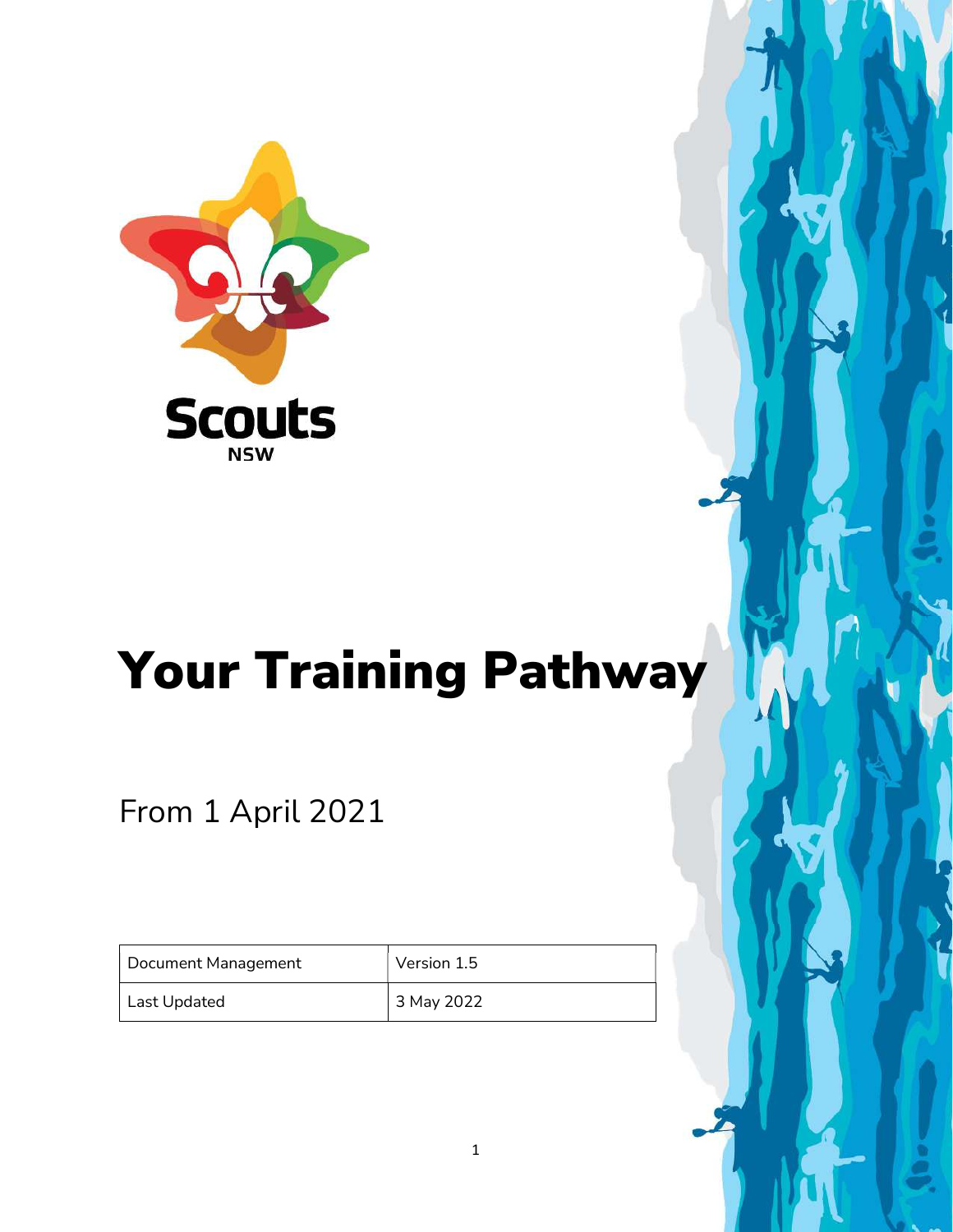#### Table of Contents

| Welcome to Scouts NSW Training                                                           | 3              |
|------------------------------------------------------------------------------------------|----------------|
| Overview of Your Training Pathway                                                        | $\overline{4}$ |
| What to Expect and Where to Find It                                                      | 5              |
| Leaders who are changing sections from Youth Program Leader to Program Support<br>Leader | 6              |
| Youth Program Leader (Leader of Youth) who are changing appointments Training<br>Pathway | $\overline{7}$ |
| Youth Program Leader Training Pathway (Leaders of Youth)                                 | 9              |
| Program Support Leader Training Pathway (Leader of Adults)                               | 11             |
| Why the Change?                                                                          | 13             |
| What's Changing?                                                                         | 15             |
| On the Job & The Wood Badge                                                              | 17             |
| New Terminology & equivalency                                                            | 19             |
| <b>Training Rebate Scheme</b>                                                            | 20             |
| <b>Further Opportunities</b>                                                             | 21             |
| <b>Nationally Recognised Qualifications</b>                                              | 22             |
| <b>Frequently Asked Questions</b>                                                        | 23             |

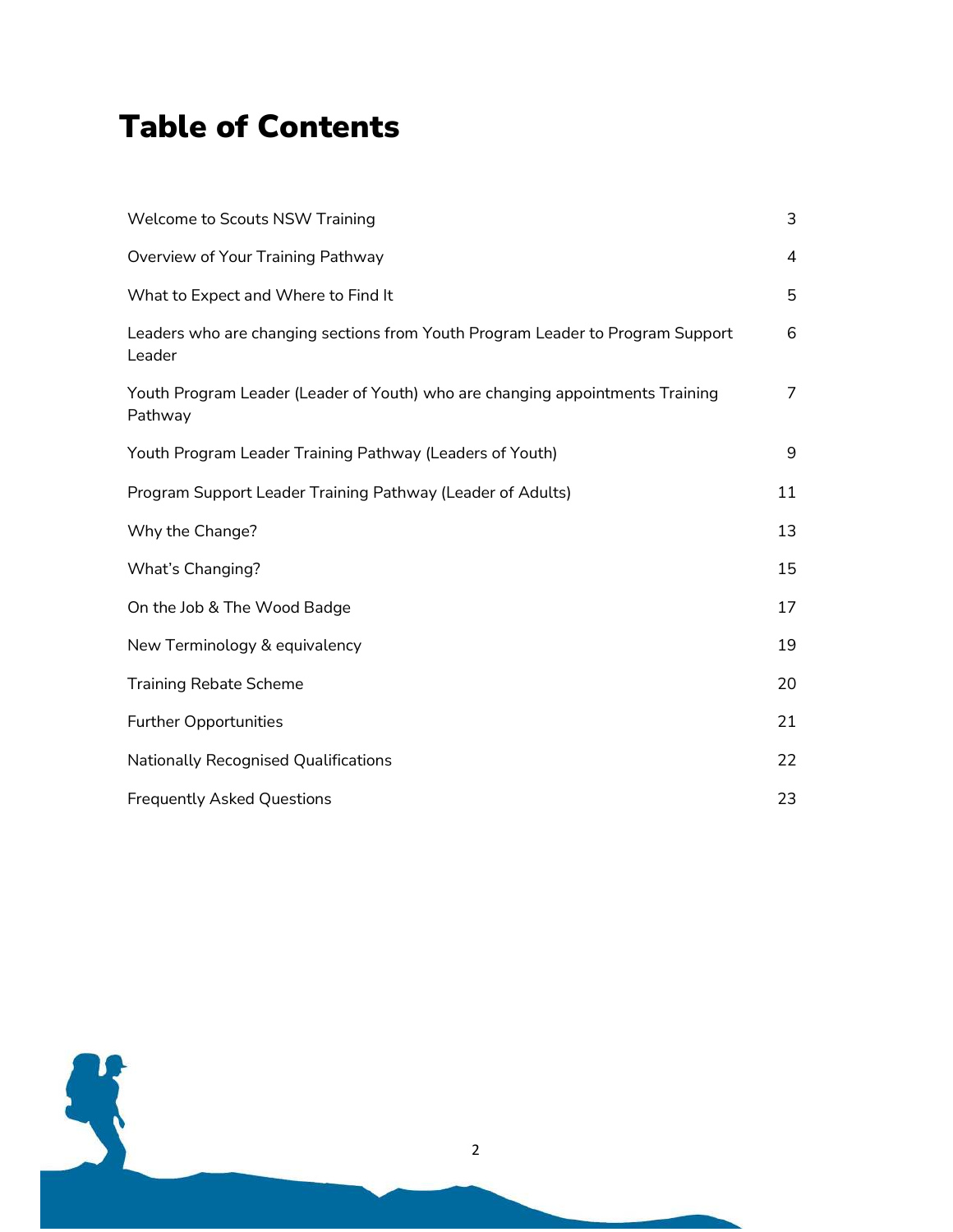#### Welcome to Scouts NSW Training

Congratulations on starting or continuing with your training pathway!

We are currently transitioning to an exciting new adult training curriculum that supports One Program.

The Training Pathway document will guide you through your exciting journey to becoming a Leader. Not only will you learn and adapt these new skills to your Leader role, but these skills and knowledge can also be put towards our Nationally Recognised Qualifications.

You will continue to see bits of the 'new' and the 'old' as training materials are finalised.

Good luck with your training! I know you will find it fulfilling, and at times challenging, but once you have completed your Training, you will have the skills to mentor our young people through their journey of Scouting.

Yours in Scouting,



Gai Green State Commissioner Adult Training and Development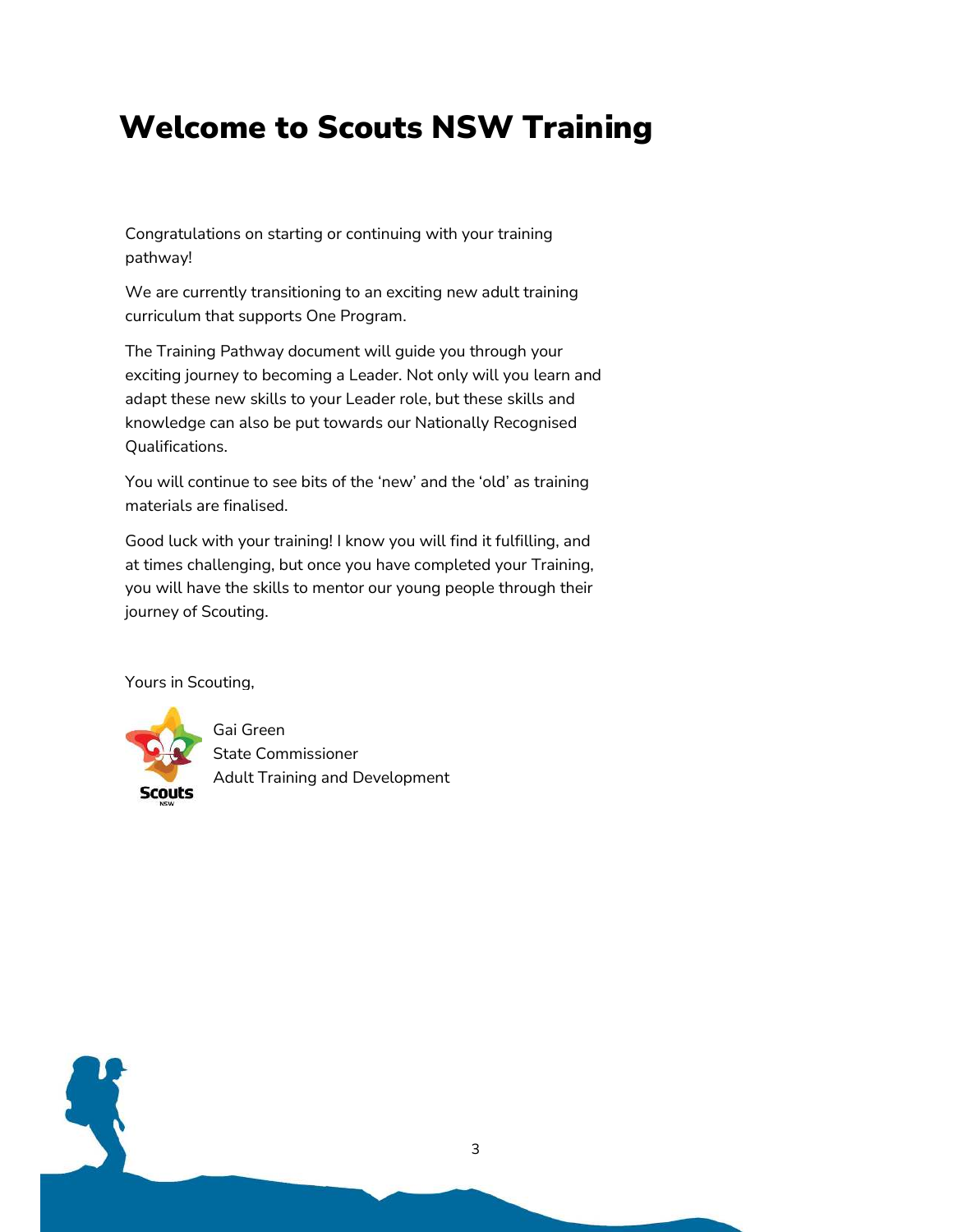#### Overview of Your Training Pathway

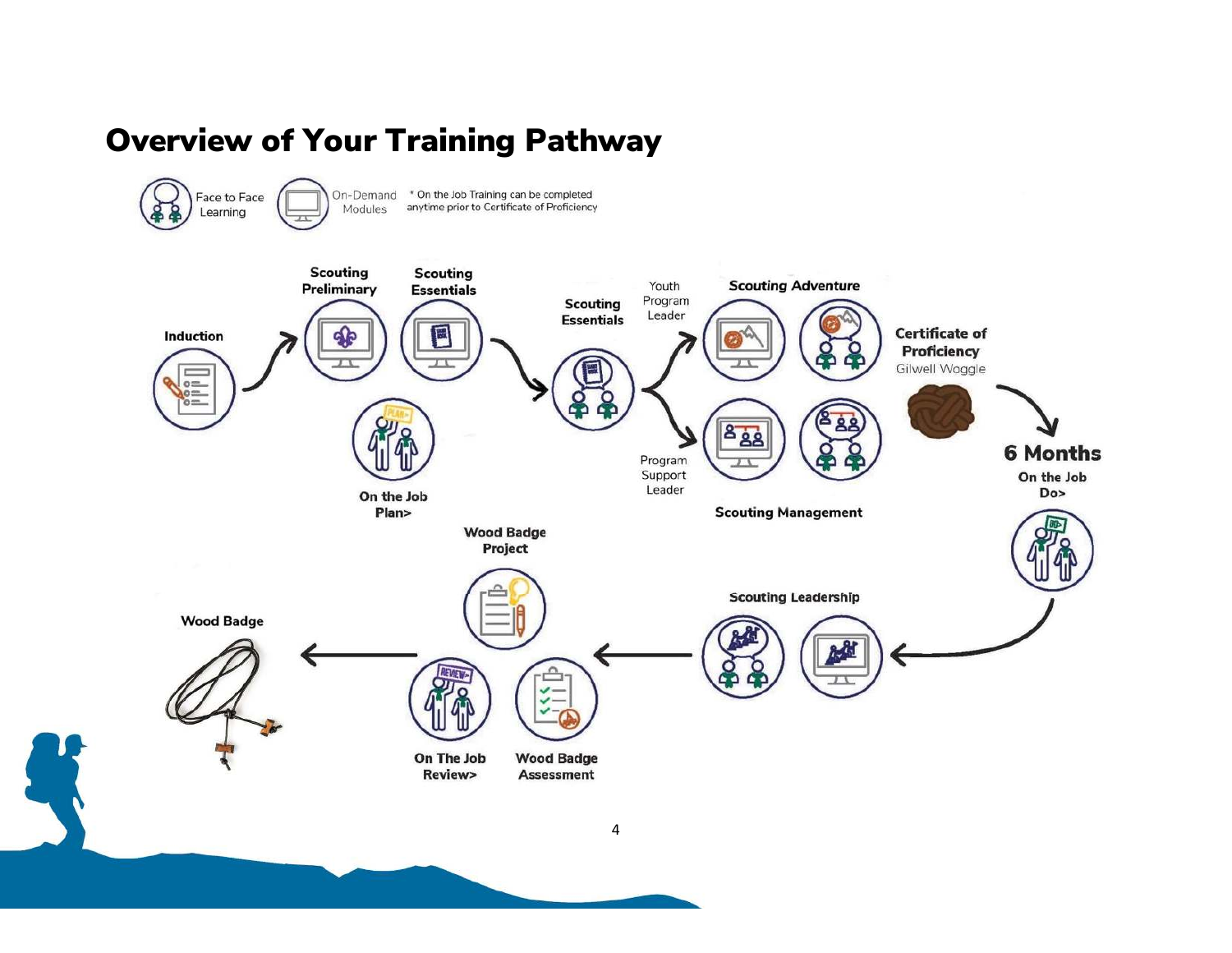### What to Expect and Where to Find It

Your Training Pathway consists of some different ways of learning.

These include:

| <b>FORMAT</b> |                           | <b>WHAT IS IT?</b>                                                                                                                                                                                                                            |
|---------------|---------------------------|-----------------------------------------------------------------------------------------------------------------------------------------------------------------------------------------------------------------------------------------------|
|               | <b>On-Demand Learning</b> | The On-Demand modules enables you to get the<br>information you need for your role, at a time that<br>suits you.<br>You will need to complete some On-Demand<br>modules before you attend face-to-face courses.<br>You can access these here. |
|               | On the Job forms          | These are the skills you learn in your local<br>context guided by your Team Leader or other<br>training mentor (such as a Group Leader or<br>District Leader). You can access these here.                                                     |
|               | Face-to-Face Learning     | These are fun, engaging training courses held at<br>some great Scouting campsites or at Scout Halls<br>near you. Check out the Training Calendar on the<br>Scouts NSW website that can be accessed via<br>here.                               |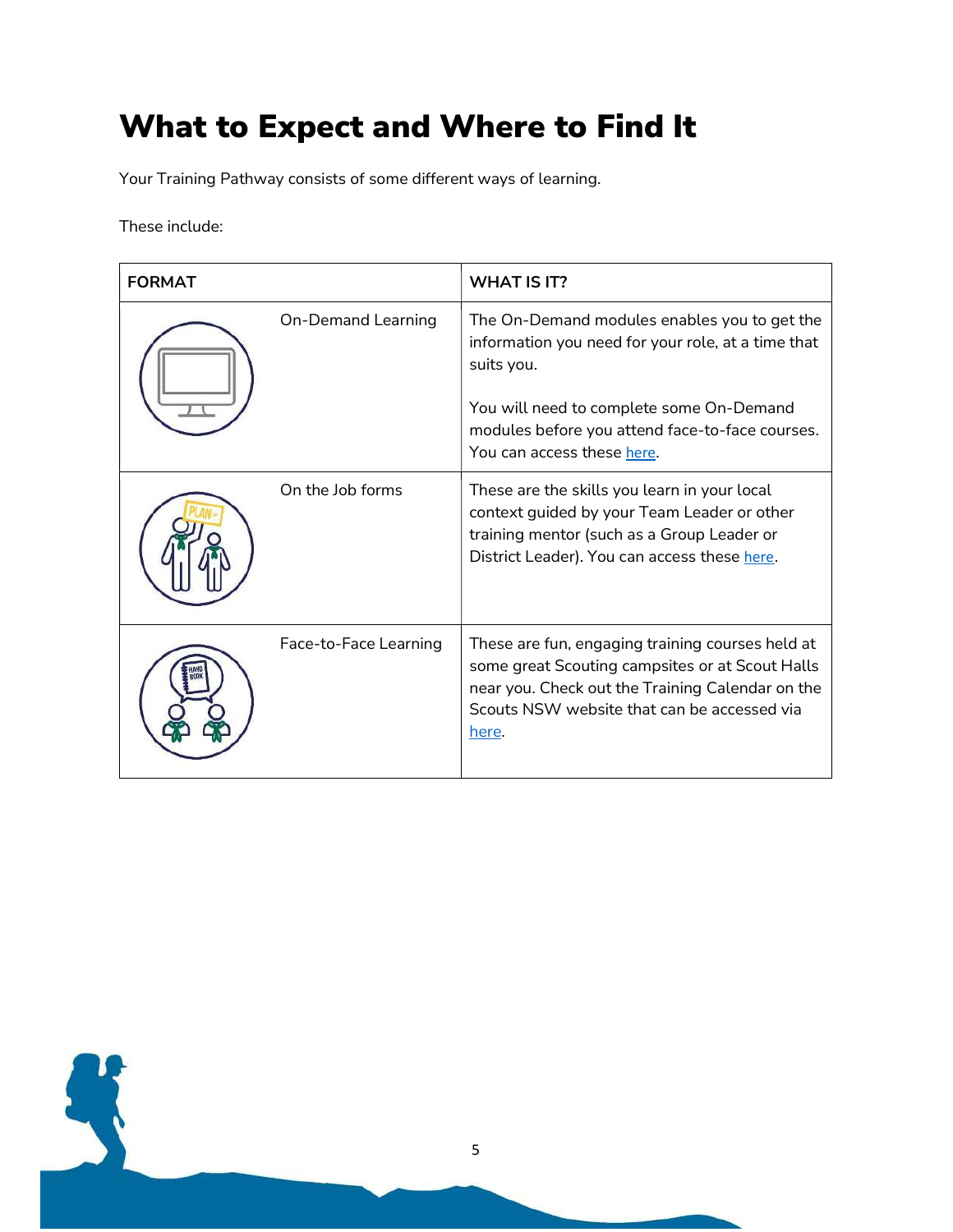## Leaders who are moving from Youth Program Leader (Leader of Youth) to Program Support Leader (Leader of Adults)

If you are moving from Leader of Youth to Leader of Adults, you will be required to complete the following:

| <b>PATHWAY</b>                                                                 | ICON(S) | <b>THE DETAILS</b>                                                                                                                                                                                    |
|--------------------------------------------------------------------------------|---------|-------------------------------------------------------------------------------------------------------------------------------------------------------------------------------------------------------|
| Step 1:<br><b>On-Demand Modules and</b><br>Face-to-Face Scouting<br>Management | த்த     | Please ensure to complete the On-Demand<br>Modules before applying for the course.<br>To find the next available Scouting<br>Management course, please visit our Scouts<br><b>NSW State Calendar.</b> |
| Step 2:<br>Complete the On the Job<br>Plan                                     |         | This form can be found on the On-Demand<br>platform                                                                                                                                                   |
| Step 3:<br>Complete the On the Job<br>Do >                                     |         | This form can be found on the On-Demand<br>platform                                                                                                                                                   |
| Step 4:<br>Submit your A3 Transfer<br>of Adult Appointment<br>Application      |         | Please submit this to your Region Office                                                                                                                                                              |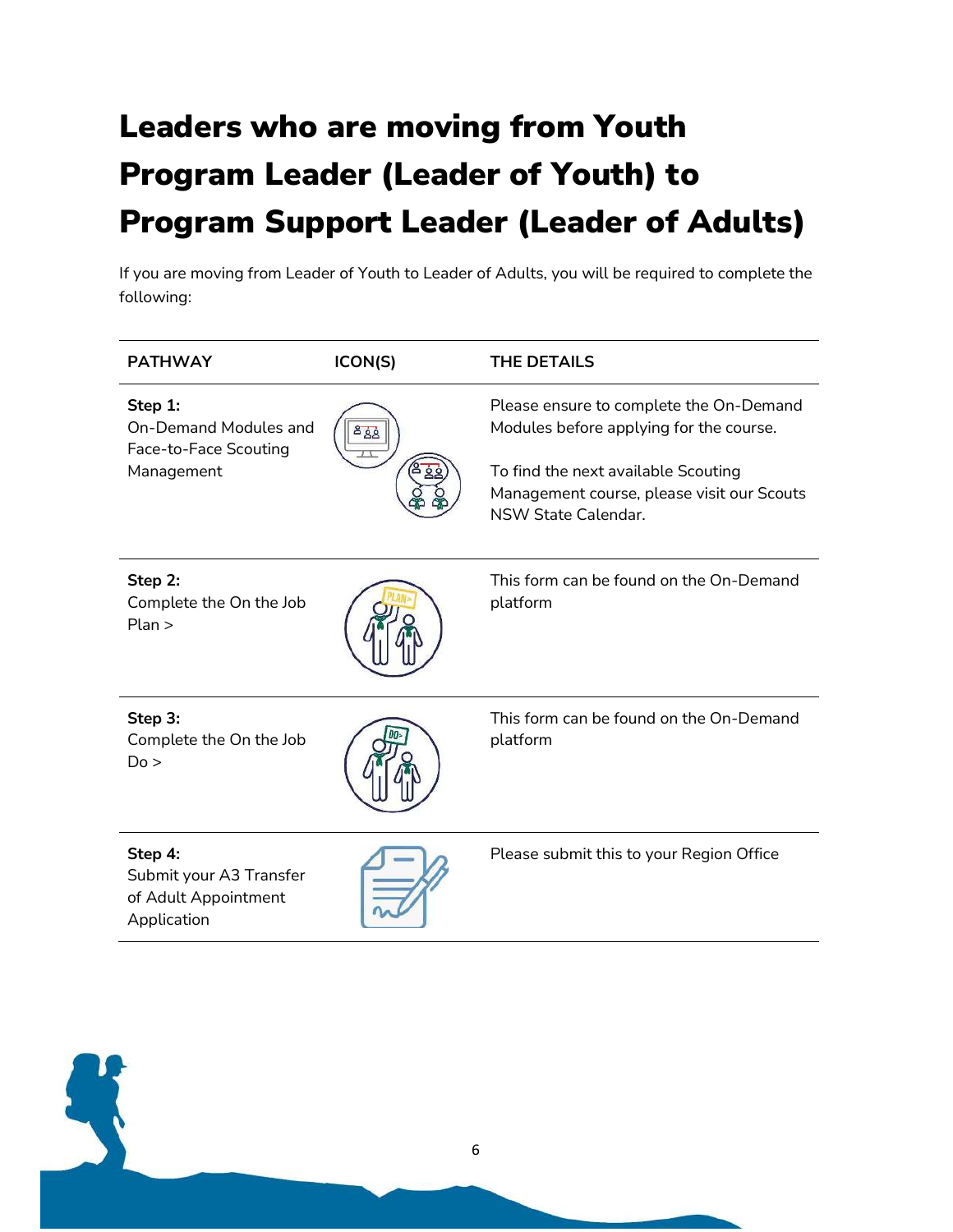#### Youth Program Leader (Leader of Youth) who are changing appointments Training Pathway

Within the introduction of one Youth Program across all Sections, the Training curriculum also needed to change. Changing appointments now means you won't need to complete a Scouting Essentials residential weekend; however, all Leaders need Scouting Adventure or equivalent.

We also highly recommend you to review the Scouting Preliminary and Scouting Essentials On-Demand Modules as they cover the new Youth Program.

There are two pathways:

- 1. Leaders who hold a Certificate of Adult Leadership or Certificate of Proficiency and an appointment
- 2. Leaders who hold The Wood Badge

| <b>PATHWAY</b>                                                                | ICON(S) | <b>THE DETAILS</b>                                                                                                                                                 |
|-------------------------------------------------------------------------------|---------|--------------------------------------------------------------------------------------------------------------------------------------------------------------------|
| Step 1:<br>Complete the On the Job<br>Plan                                    |         | This form can be found on the On-Demand<br>platform                                                                                                                |
| Step 2:<br>Complete the On the Job<br>Do >                                    |         | This form can be found on the On-Demand<br>platform                                                                                                                |
| Step 3:<br><b>On-Demand Modules and</b><br>Face-to-Face Scouting<br>Adventure |         | If you have not completed Basic Outdoor<br>Skills (BOS) or equivalent, you will need to<br>complete the Scouting Adventure On-<br>Demand Modules and Face to Face. |
| Step 4:<br>Submit your A3 Transfer<br>of Adult Appointment<br>Application     |         | Please submit this to your Region Office                                                                                                                           |

#### Leaders who hold a Certificate of Adult Leadership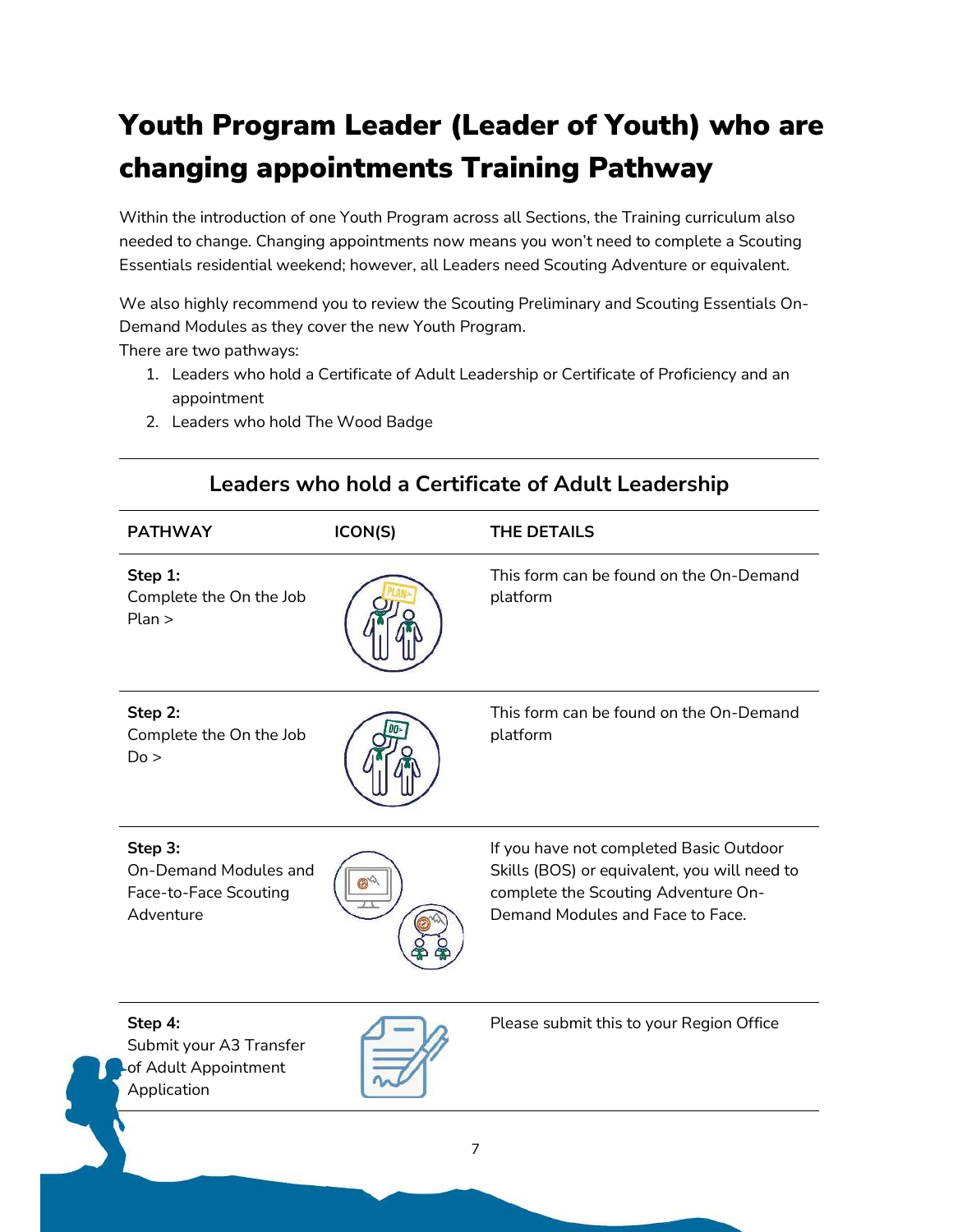| <b>Leaders who hold The Wood Badge</b>                                    |         |                                                                                                                                                                    |  |
|---------------------------------------------------------------------------|---------|--------------------------------------------------------------------------------------------------------------------------------------------------------------------|--|
| <b>PATHWAY</b>                                                            | ICON(S) | <b>THE DETAILS</b>                                                                                                                                                 |  |
| Step 1:<br>Complete the On the Job<br>Plan                                |         | This form can be found on the On-Demand<br>platform                                                                                                                |  |
| Step 2:<br>Complete the On the Job<br>Do >                                |         | This form can be found on the On-Demand<br>platform                                                                                                                |  |
| Step 3:<br>On-Demand Modules and<br>Face-to-Face Scouting<br>Adventure    |         | If you have not completed Basic Outdoor<br>Skills (BOS) or equivalent, you will need to<br>complete the Scouting Adventure On-<br>Demand Modules and Face to Face. |  |
| Step 4:<br>On the Job Review >                                            |         | This form can be found on the On-Demand<br>platform                                                                                                                |  |
| Step 4:<br>Submit your A3 Transfer<br>of Adult Appointment<br>Application |         | Please submit this to your Region Office                                                                                                                           |  |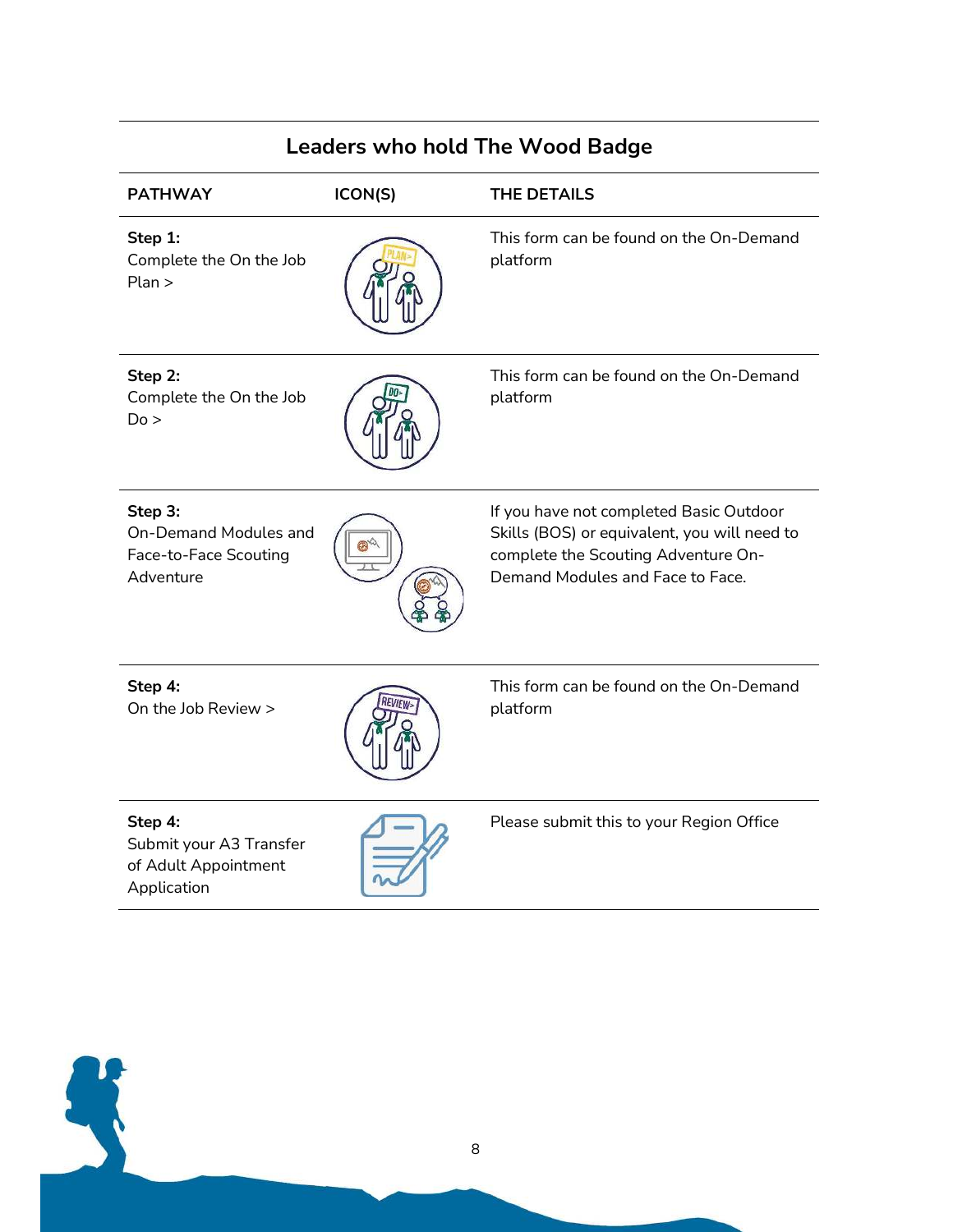### Youth Program Leader Training Pathway (Leaders of Youth & Activity Leaders)

Please note you must be a Trainee Leader or Rover to begin your training pathway.

| <b>PATHWAY</b>                                                                                | ICON(S) | <b>THE DETAILS</b>                                                                                                                                                                                                                                                                                             |
|-----------------------------------------------------------------------------------------------|---------|----------------------------------------------------------------------------------------------------------------------------------------------------------------------------------------------------------------------------------------------------------------------------------------------------------------|
| Step 1:<br>Induction Individual<br><b>Volunteer Plan</b>                                      |         | Introductory Interview will be conducted<br>with your Leader in Charge.                                                                                                                                                                                                                                        |
|                                                                                               |         | The Induction Individual Volunteer Plan will<br>be released soon.                                                                                                                                                                                                                                              |
| Step 2:<br><b>On-Demand Modules</b><br><b>Scouting Essentials</b><br>and Scouting Preliminary |         | These can be started in any order. You must<br>complete the On-Demand Modules to be<br>eligible for the Scouting Essentials Face-to-<br>Face.                                                                                                                                                                  |
| Step 3:<br>On the Job Plan >                                                                  |         | The On the Job Plan > can be completed at<br>any stage, but must be completed before<br>the Certificate of Proficiency.                                                                                                                                                                                        |
| Step 4:<br><b>Scouting Essentials</b><br>Face-to-Face Course                                  |         | The Scouting Essentials Face-to-Face<br>course is a two-day residential course that<br>provides you with essential youth program<br>delivery skills and connects you with like-<br>minded Leaders.                                                                                                             |
| Step 5:<br>On-Demand Modules and<br>Face-to-Face Scouting<br>Adventure                        |         | Scouting Adventure is completed after your<br>Scouting Essentials course. If you have been<br>accepted onto a Scouting Essentials course<br>to take place in the future, you can also book<br>your Scouting Adventure course in advance,<br>if you have completed the Scouting<br>Adventure On Demand modules. |
|                                                                                               |         |                                                                                                                                                                                                                                                                                                                |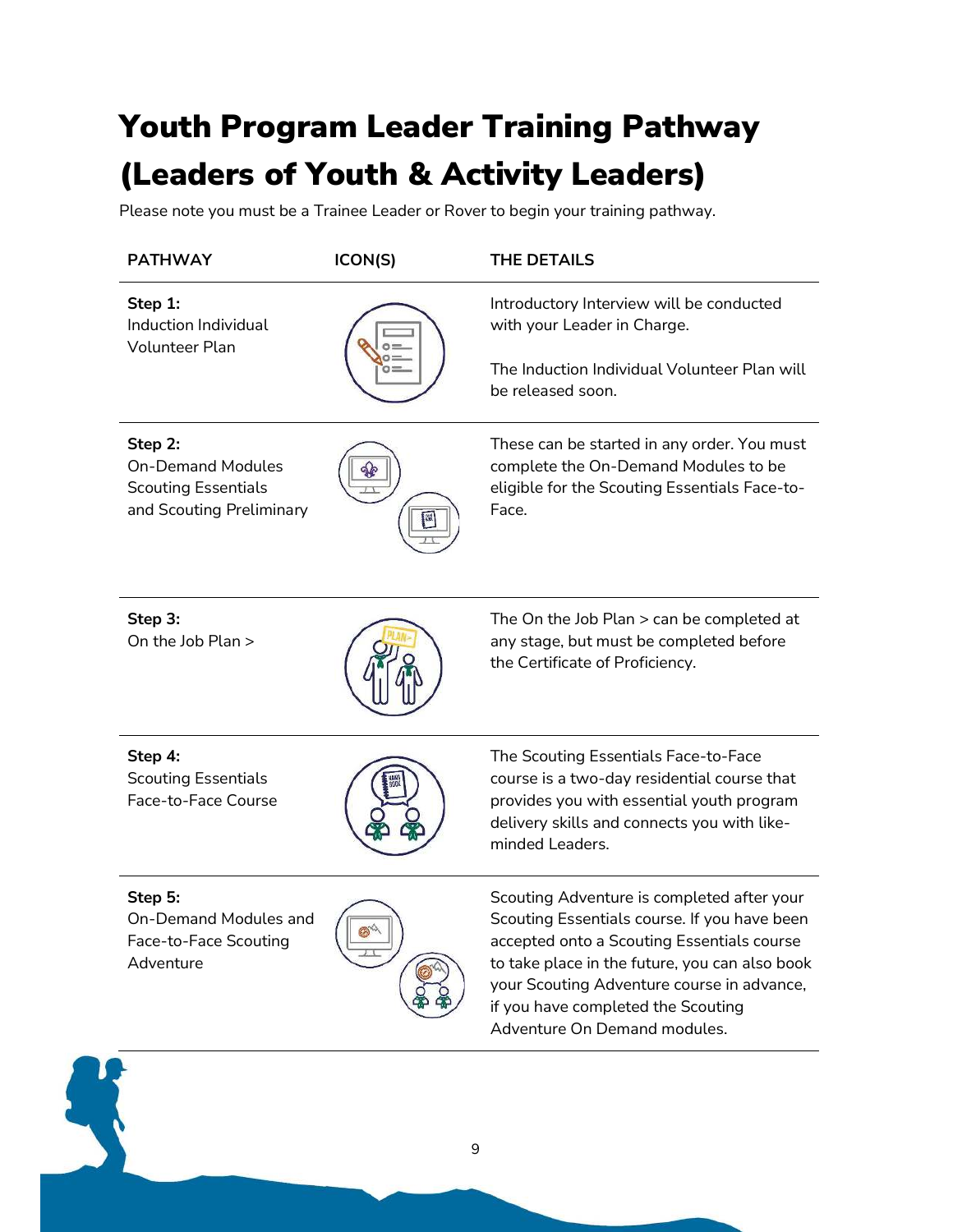Step 6: Certificate of Proficiency Congratulations! You have now completed your Certificate of Proficiency and this completes your first half of your journey. The next step now is to continue your pathway to completing The Wood Badge Step 7: On the Job Do > The Do> Milestone is completed over a sixmonth period following your Scouting Adventure course. Scouting Leadership modules can be completed concurrently Step 8: On-Demand Modules and Face-to-Face Scouting Leadership The Scouting Leadership Face to Face course is a two-day residential that provides you with program leadership skills. This is the start of your Wood Badge journey. Please note, The Scouting Leadership On-Demand Modules have not been released yet. You will need to complete the Advanced Personal Skills Development and Advanced Scoutsafe electives. Step 9: The Wood Badge Project and the Wood Badge Assessment The Wood Badge Project will be discussed and set with your Course Leader on your Scouting Leadership course. The Wood Badge Assessment is completed after your Leadership course over a fourmonth period. Step 10: On the Job Review > The On the Job Review > must be completed and submitted before the completion of The Wood Badge. Step 11: The Wood Badge Congratulations on completing The Wood Badge! You will be presented with your Wood Badge certificate along with the Gilwell Scarf and the Wood Beads to recognise your significant achievement.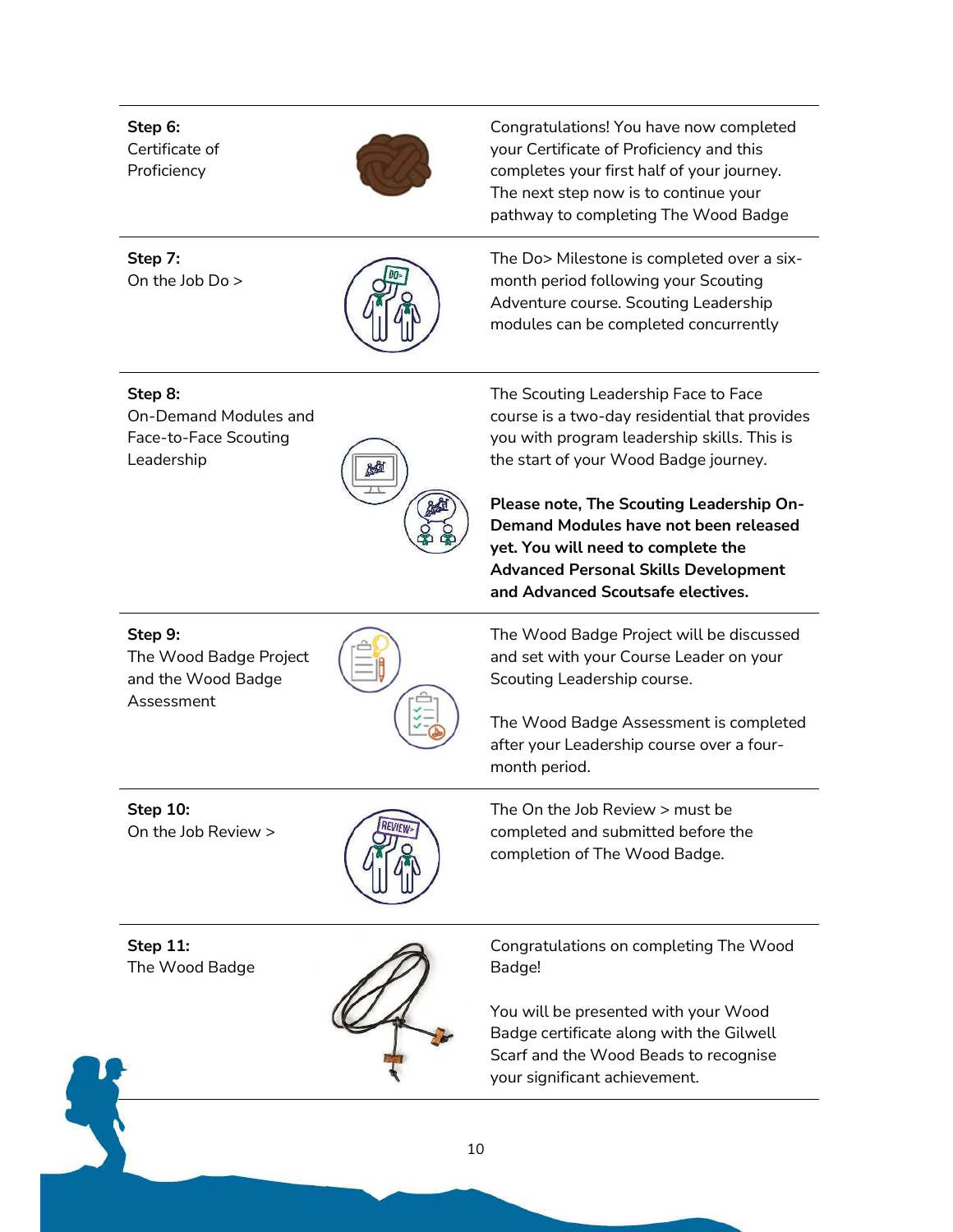### Program Support Leader Training Pathway (Leaders of Adults)

Please note you must be a Trainee Leader or Rover to begin your training pathway.

| <b>PATHWAY</b>                                                                                | ICON(S) | <b>THE DETAILS</b>                                                                                                                                                                                                                                                                                 |
|-----------------------------------------------------------------------------------------------|---------|----------------------------------------------------------------------------------------------------------------------------------------------------------------------------------------------------------------------------------------------------------------------------------------------------|
| Step 1:<br>Induction Individual<br><b>Volunteer Plan</b>                                      |         | Introductory Interview will be conducted<br>with your Leader in Charge.                                                                                                                                                                                                                            |
|                                                                                               |         | The Induction Individual Volunteer Plan<br>will be released soon.                                                                                                                                                                                                                                  |
| Step 2:<br><b>On-Demand Modules</b><br><b>Scouting Essentials</b><br>and Scouting Preliminary |         | These can be started in any order. You<br>must complete the On-Demand Modules<br>to be eligible for the Scouting Essentials<br>Face-to-Face.                                                                                                                                                       |
| Step 3:<br>On the Job Plan >                                                                  |         | The On the Job Plan > can be completed<br>at any stage, but must be completed<br>before the Certificate of Proficiency.                                                                                                                                                                            |
| Step 4:<br><b>Scouting Essentials</b><br>Face-to-Face Course                                  |         | The Scouting Essentials Face-to-Face<br>course is a two-day residential that<br>provides you with essential youth program<br>delivery skills and connects you with like-<br>minded Leaders.                                                                                                        |
| Step 5:<br><b>On-Demand Modules and</b><br>Face-to-Face Scouting<br>Management                | 888     | Scouting Management is completed after<br>your Scouting Essentials course. If you<br>have completed the Scouting<br>Management On-Demand modules and<br>have been accepted into a Scouting<br>Essentials course in the future, you can<br>also book your Scouting Management<br>course in advance. |
| Step 6:<br>Certificate of<br>Proficiency                                                      |         | Congratulations! You have now completed<br>your Certificate of Proficiency and this<br>completes your first half of your journey.                                                                                                                                                                  |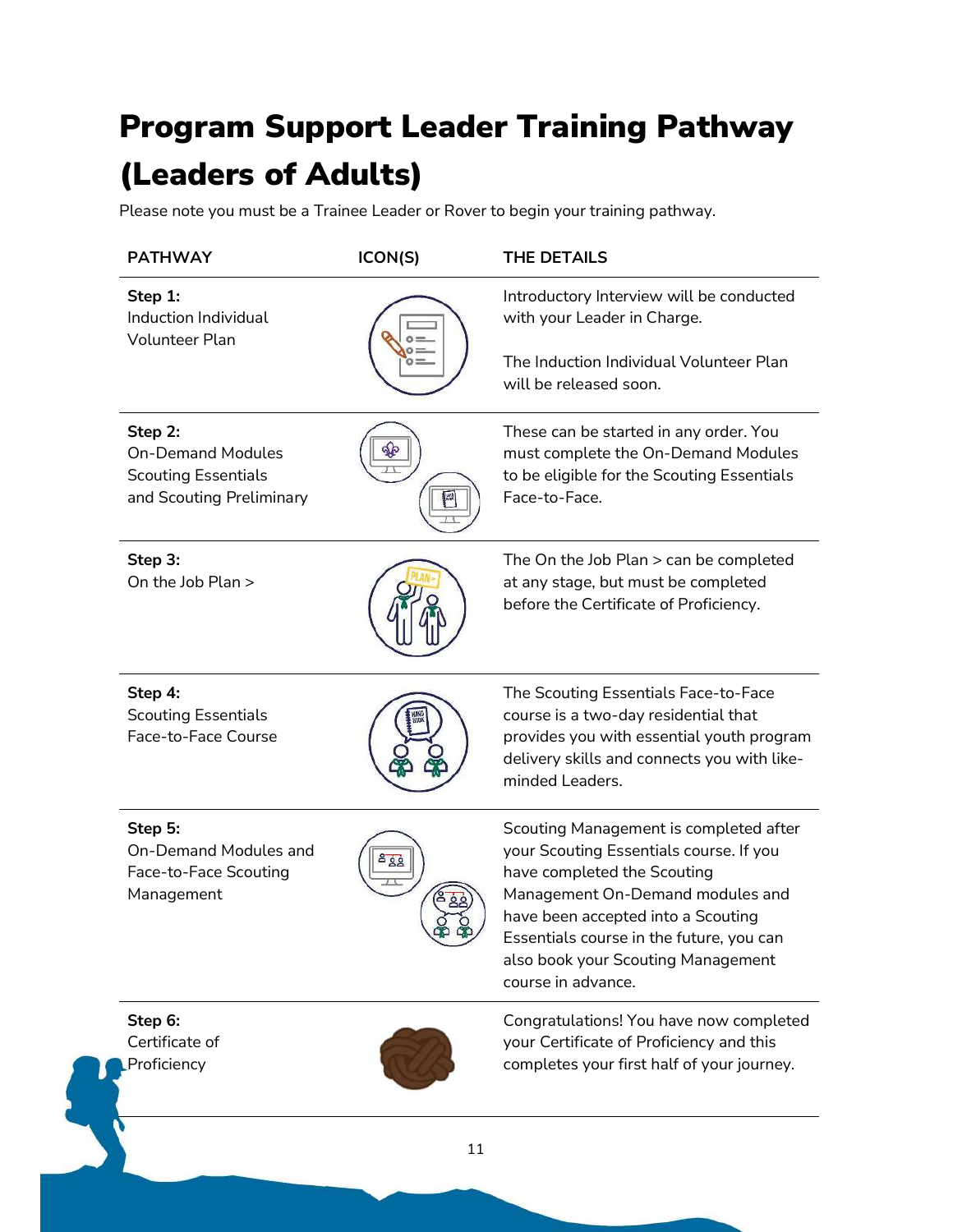The next step now is to continue your pathway to completing The Wood Badge

Step 7: On the Job Do >



The Do> Milestone is completed over a six-month period following your Scouting Adventure course. Scouting Leadership modules can be completed concurrently.

Step 8:

On-Demand Modules and Face-to-Face Scouting Leadership



The Scouting Leadership Face to Face course is a two-day residential that provides you with program leadership skills. This is the start of your Wood Badge journey.

Please note, The Scouting Leadership On-Demand Modules have not been released yet. You will need to complete the Advanced Personal Skills Development and Advanced Scoutsafe electives.

Step 9:

The Wood Badge Project and the Wood Badge Assessment



The Wood Badge Project will be discussed and set with your Course Leader on your Scouting Leadership Course.

The Wood Badge Assessment is completed after your Leadership course over a four-month period.

Step 10: On the Job Review >



The On the Job Review > must be completed and submitted before the completion of The Wood Badge.

Step 11: The Wood Badge



Congratulations on completing The Wood Badge!

You will be presented with your Wood Badge certificate along with the Gilwell Scarf and the Wood Beads to recognise your significant achievement.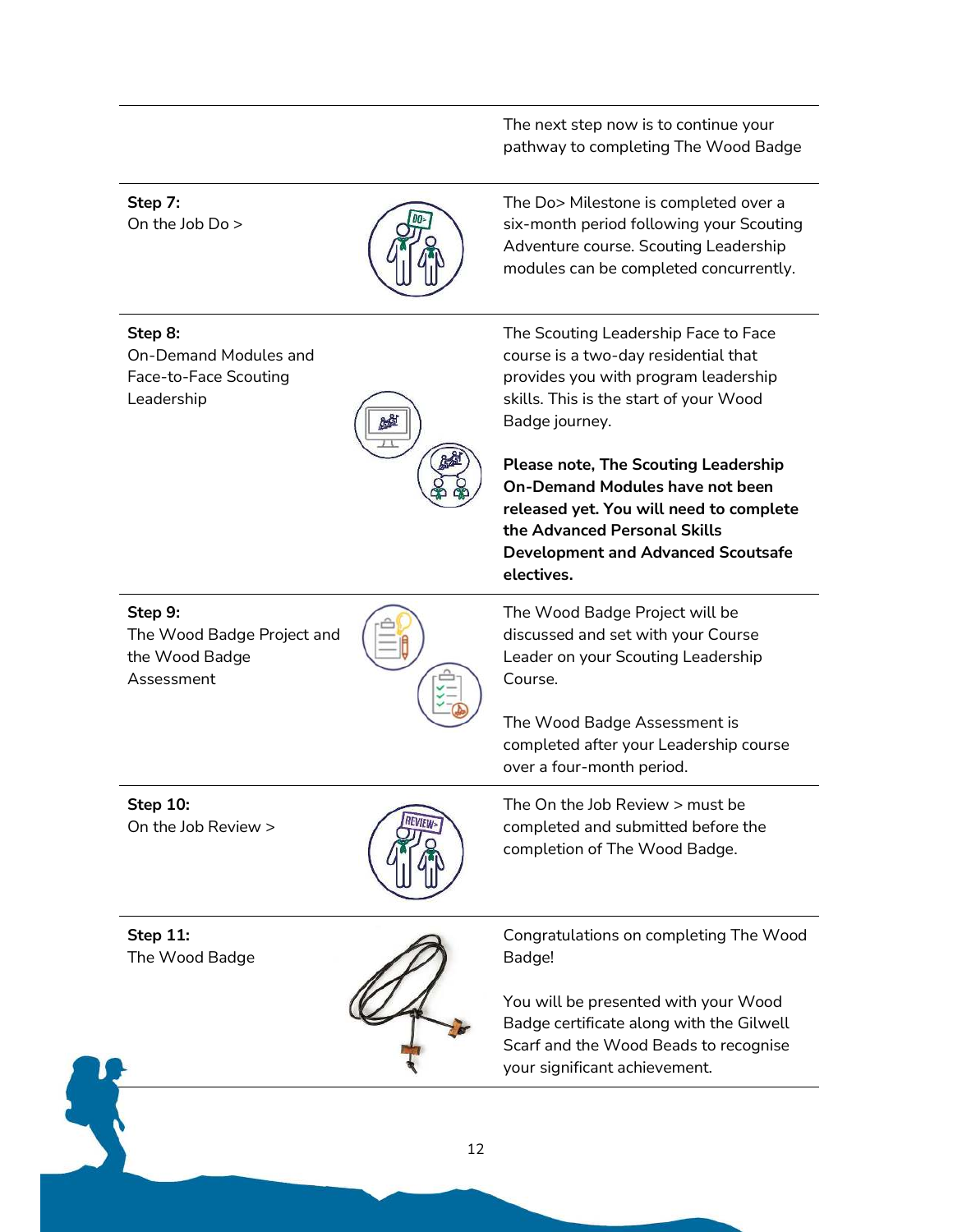### Why the Change?

Scouting is a rich youth program, and it has a rich adult training program to match. It is understandable that people can get a bit lost when things change in our training. Nevertheless, we think that a bit of investment now in understanding what our Leaders now need to do for their training will pay huge dividends in providing an even more inspiring youth program for young people.

Some of the benefit of our changing training system include:

| <b>BENEFIT</b>                                                                                                 | <b>SO WHAT?</b>                                                                                                                                                                                                                                                                                                                                                                                                                                                                                                                                                                                                                                                                                                                                                                             |
|----------------------------------------------------------------------------------------------------------------|---------------------------------------------------------------------------------------------------------------------------------------------------------------------------------------------------------------------------------------------------------------------------------------------------------------------------------------------------------------------------------------------------------------------------------------------------------------------------------------------------------------------------------------------------------------------------------------------------------------------------------------------------------------------------------------------------------------------------------------------------------------------------------------------|
| It reflects the youth program we<br>are currently delivering and<br>transitioning to                           | The fundamental driver for an update of our adult training<br>program is that it needs to reflect our changing youth<br>program. New Leaders coming through the system will be<br>confident with newer elements of the program. Updating the<br>content of our training also gives us the opportunity to check<br>that our training is as challenging, fun, inclusive and<br>adventurous as our youth program is.                                                                                                                                                                                                                                                                                                                                                                           |
| It better recognises adult skills<br>across sections under 'One<br>Program' reducing the need to<br>'re-train' | Section-specific adult training makes less sense when we are<br>delivering a continuous developmental youth program over<br>different age ranges. This means we can package together<br>our shared program delivery and leadership skills as the basis<br>for exciting and engaging Face-to-Face courses for Leaders<br>from all sections. This means a trained Leader transitioning<br>between sections will not need to attend more courses, they<br>will just need to focus on the On the Job training components<br>as they apply in their new section context. Exciting!<br>There are also opportunities to recognise the skills of our<br>youth members as they make the transition to adult<br>membership, making that a smoother transition that more<br>young people choose to do. |
| It makes it much easier to<br>provide lots of choices of<br>timing/location for Face-to-Face<br>courses        | Having all sections youth program courses (Essentials,<br>Adventure and Leadership) means that it will be much easier<br>to schedule viable courses closer to where people live. This<br>means getting further out into regional NSW more often. In<br>metropolitan areas, the courses will be sufficiently frequent<br>that if you can't make it to one course, you won't have to wait<br>long to get on the next one.                                                                                                                                                                                                                                                                                                                                                                     |
|                                                                                                                | 13                                                                                                                                                                                                                                                                                                                                                                                                                                                                                                                                                                                                                                                                                                                                                                                          |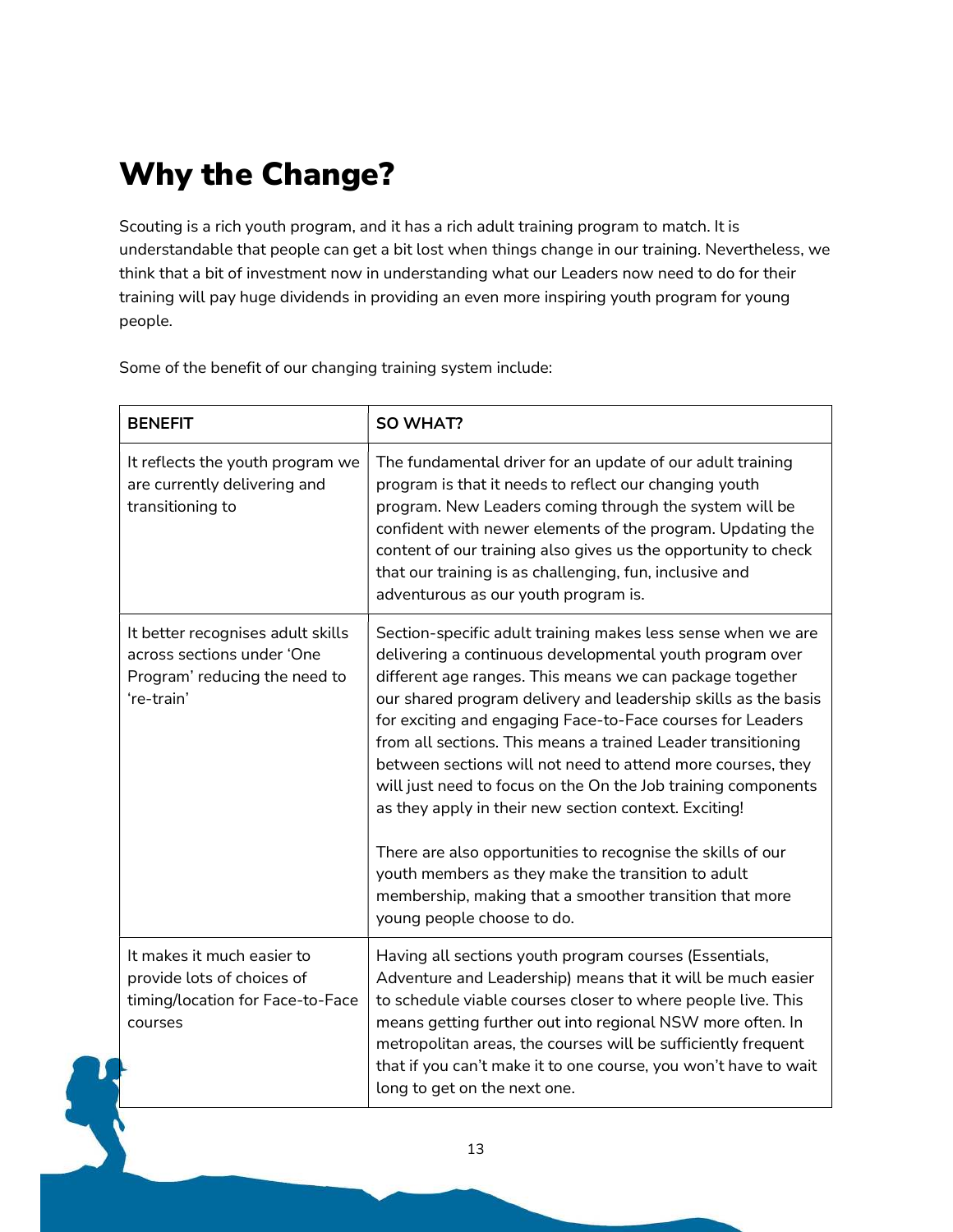| It is an opportunity to make the<br>On Demand Learning more<br>engaging and tailored | Newer modules being rolled out use more engaging training<br>techniques, are broken up into achievable chunks, and in<br>some cases<br>have pre-module quizzes so that you can bypass some of the<br>material if you already have the knowledge or skill.                                                                                                                                            |
|--------------------------------------------------------------------------------------|------------------------------------------------------------------------------------------------------------------------------------------------------------------------------------------------------------------------------------------------------------------------------------------------------------------------------------------------------------------------------------------------------|
| It is an opportunity to<br>streamline<br>the 'process' of training                   | On the Job forms are now easily available on the On<br>Demand Training platform. At this stage, trainees will need to<br>have the form verified in PDF form before being processed by<br>Training NSW, but ultimately this whole process will be able<br>to be done on the On Demand platform. There will be less<br>'paperwork' involved in training, so hopefully more focus on<br>great training. |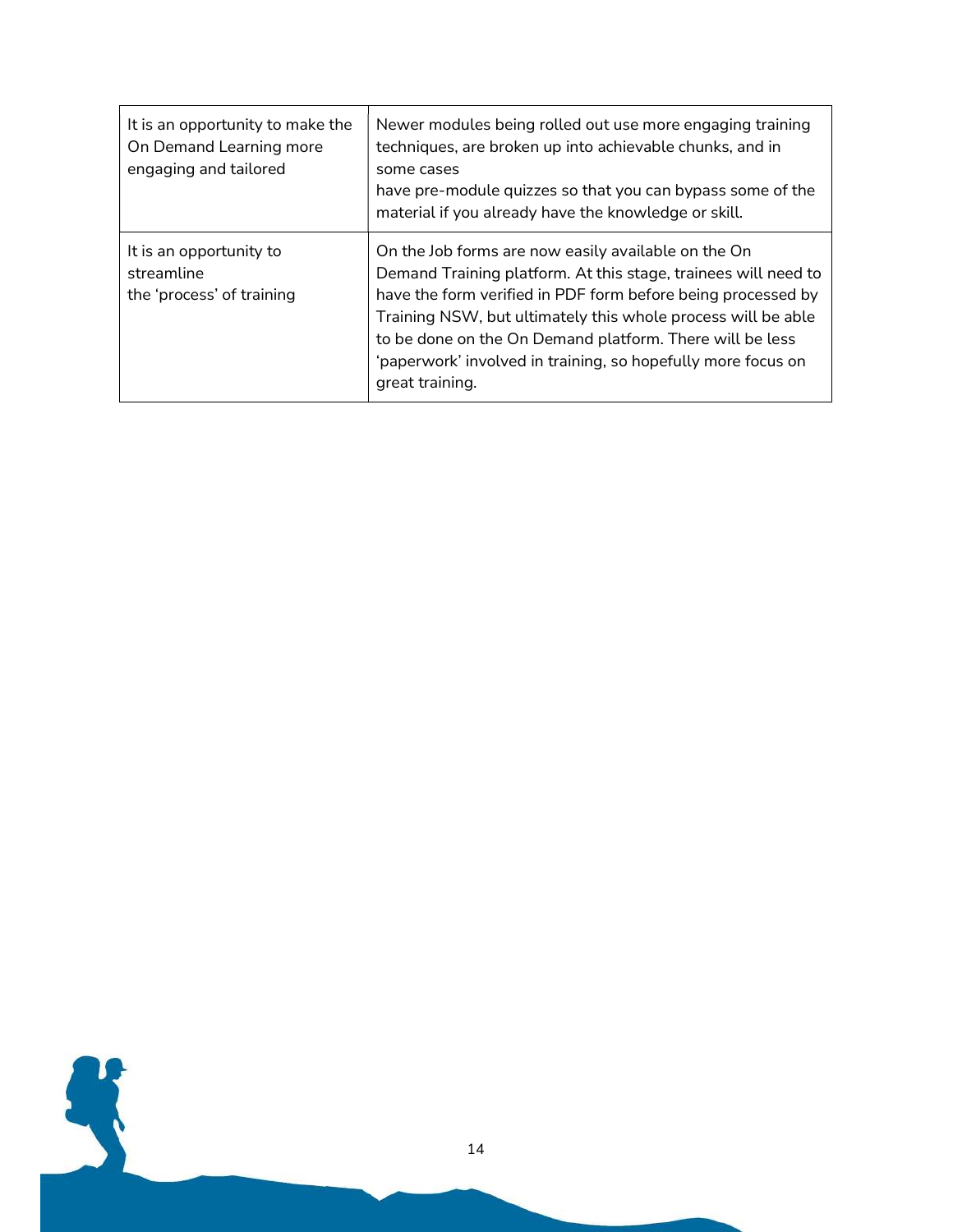#### What's Changing?

While the training available to you will always be continuously improved, we are going through a particular period of change as the training is updated to support new program elements. If you are training now or supporting trainees, this section is designed to help you navigate that change.

| <b>FORMAT</b> |                       | <b>WHAT'S CHANGING FOR</b><br>YOUTH PROGRAM LEADERS<br>(LEADERS OF YOUTH & ACTIVITY<br><b>LEADER)</b>                                                                                                                                                                                                                                                                                                                                                                        | <b>WHAT'S CHANGING FOR PROGRAM</b><br><b>SUPPORT LEADERS (LEADERS OF</b><br><b>ADULTS)</b>                                                                                                                                                                                                                                           | <b>PREVIOUS</b><br><b>LANGUAGE</b> |
|---------------|-----------------------|------------------------------------------------------------------------------------------------------------------------------------------------------------------------------------------------------------------------------------------------------------------------------------------------------------------------------------------------------------------------------------------------------------------------------------------------------------------------------|--------------------------------------------------------------------------------------------------------------------------------------------------------------------------------------------------------------------------------------------------------------------------------------------------------------------------------------|------------------------------------|
|               | On Demand<br>Learning | Modules are still being updated, and<br>this pack will be updated accordingly<br>so you know what modules to<br>complete to be eligible for courses in<br>the future.<br>The rest of the Scouting Essentials<br>modules will be release soon!<br><b>Please note, The Scouting Leadership</b><br><b>On-Demand Modules have not been</b><br>released yet. You will need to<br>complete the Advanced Personal<br><b>Skills Development and Advanced</b><br>Scoutsafe electives. | Modules will be updated once a new<br>curriculum is finalised for Program<br>Supporters. Coming soon!<br><b>Please note, The Scouting Leadership</b><br><b>On-Demand Modules have not been</b><br>released yet. You will need to<br>complete the Advanced Personal<br><b>Skills Development and Advanced</b><br>Scoutsafe electives. | The eLearning                      |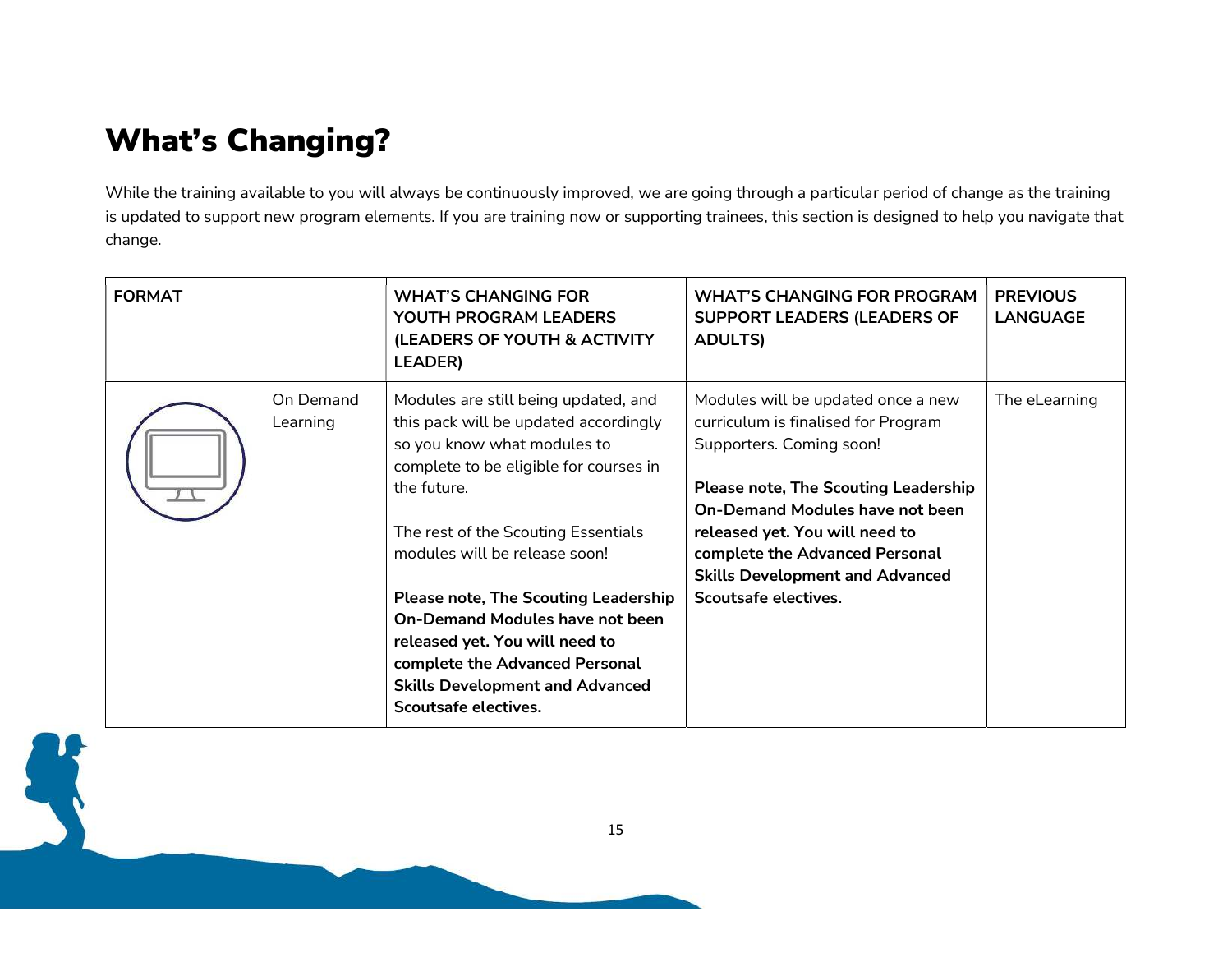| On the Job<br>forms      | New Leaders should now use the new<br>On the Job forms on the On-Demand<br>platform. If you have already started<br>Technical Skills or In Service, you can<br>quickly finish these off instead of the<br>Plan $>$ and Do $>$ forms.                                                                                                                                                               | New Leaders should now use the new<br>On the Job forms on the On-Demand<br>platform. If you have already started<br>Technical Skills or In Service, you can<br>quickly finish these off instead of the<br>Plan $>$ and Do $>$ forms.                                                                                                                                                               | In-service<br><b>Technical skills</b> |
|--------------------------|----------------------------------------------------------------------------------------------------------------------------------------------------------------------------------------------------------------------------------------------------------------------------------------------------------------------------------------------------------------------------------------------------|----------------------------------------------------------------------------------------------------------------------------------------------------------------------------------------------------------------------------------------------------------------------------------------------------------------------------------------------------------------------------------------------------|---------------------------------------|
|                          | At this stage, to achieve the Wood<br>Badge (indicating a fully trained<br>Leader) after your Scouting Leadership,<br>you will need to complete the Wood<br>Badge Project discussed on course, an<br>On The Job evaluation led by your<br>District Commissioner, as well as the<br>Review > On the Job Milestone, In the<br>future the Review > milestone<br>may incorporate these other elements. | At this stage, to achieve the Wood<br>Badge (indicating a fully trained<br>Leader) after your Scouting Leadership,<br>you will need to complete the Wood<br>Badge Project discussed on course, an<br>On The Job evaluation led by your<br>District Commissioner, as well as the<br>Review > On the Job Milestone, In the<br>future the Review > milestone may<br>incorporate these other elements. |                                       |
| Face-to-Face<br>Learning | Your courses have had a name change,<br>they allow you to network and learn<br>with Leaders working in all sections<br>and the content has been updated.<br>They are even more fun than they<br>were!                                                                                                                                                                                              | Your courses do not change<br>significantly until a new curriculum is<br>finalised. This is coming soon! Keep<br>applying for Scouting Management<br>(previously LOA Basic) and Scouting<br>Leadership (previously LOA Advanced<br>Practical Supplement).                                                                                                                                          | Courses                               |

16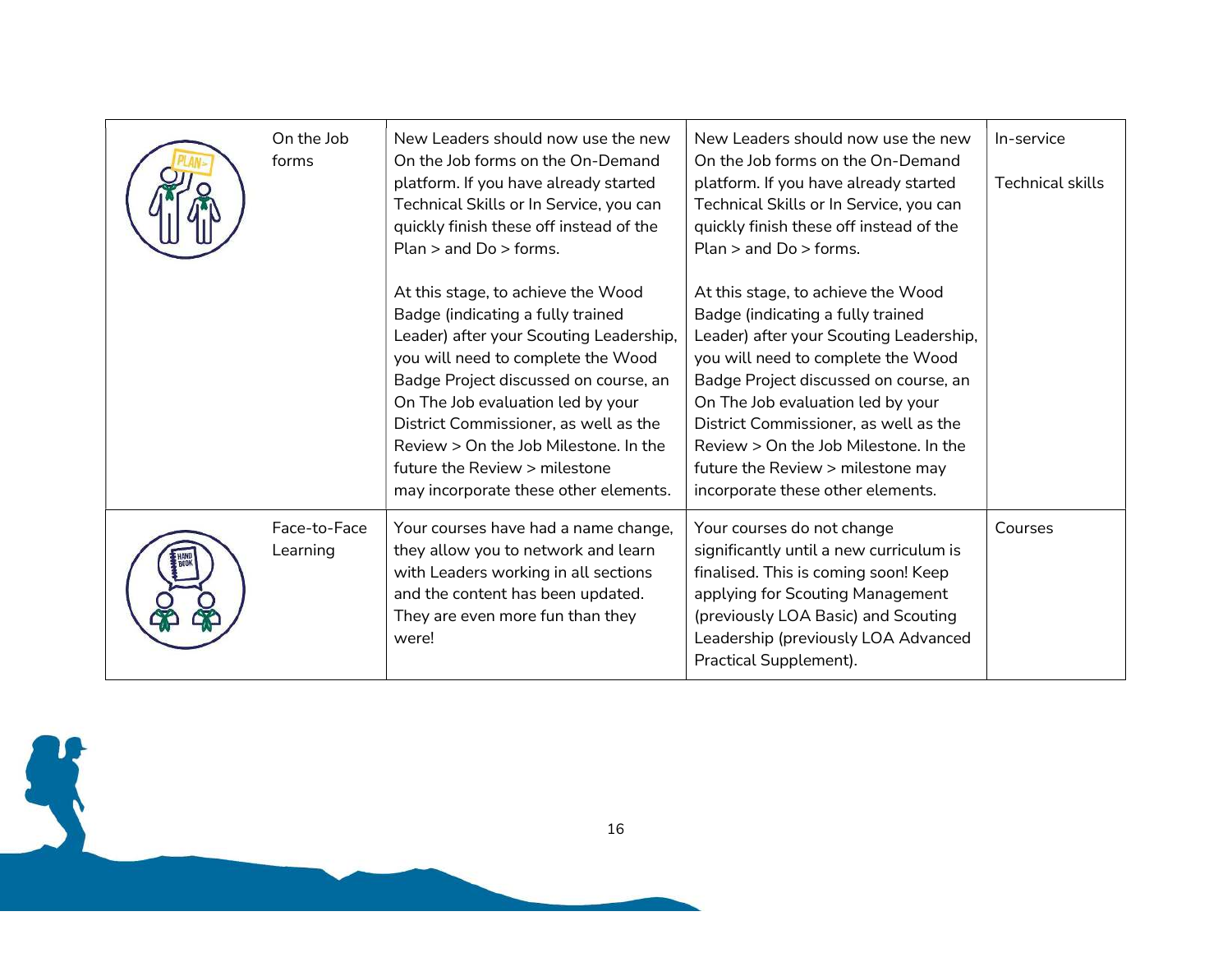#### On the Job & The Wood Badge

| <b>Training</b><br>component                                         | Who verifies your<br>completion                                  | The details                                                                                                                                                                                                                                                                     | What happens next?                                                                                                                                                                                                                                                                                                                                                                                                                                                                                        |  |
|----------------------------------------------------------------------|------------------------------------------------------------------|---------------------------------------------------------------------------------------------------------------------------------------------------------------------------------------------------------------------------------------------------------------------------------|-----------------------------------------------------------------------------------------------------------------------------------------------------------------------------------------------------------------------------------------------------------------------------------------------------------------------------------------------------------------------------------------------------------------------------------------------------------------------------------------------------------|--|
| On the Job Plan<br>On the Job Do<br>On the Job<br><b>Review</b>      | A Leader with a<br><b>Wood Badge</b>                             | Individual skills can be verified by adult<br>members who are proficient in the skill,<br>under the supervision of a Leader who has a<br><b>Wood Badge.</b><br>A Wood Badged Leader should complete the<br>final verification (at the bottom of the page).                      | <b>Notify your District Leader Adults Training</b><br><b>Support (DLATS) or District Commissioner</b><br>(DC) by providing them the signed form so<br>that your completion can be recognised on<br>Scoutlink, Your DLATS or DC don't have a<br>role in verifying your forms, they just<br>process the completion which gets sent to<br>Region Office but they can ask questions of<br>the Leader who verified your forms.<br>In the future, you'll be able to tick off these<br>forms online. Can't wait! |  |
| The scope of your<br><b>Wood Badge</b><br><b>Project</b>             | <b>The Scouting</b><br><b>Leadership Course</b><br><b>Leader</b> | The scope of your Project is approved by the<br><b>Course Leader of your Scouting Leadership</b><br>course. You can generate ideas in advance of<br>the course but be prepared for your ideas to<br>shift a bit as we explore your personal<br>development needs on the course. | <b>Good luck with your Project!</b>                                                                                                                                                                                                                                                                                                                                                                                                                                                                       |  |
| Any changes to<br>the scope of your<br><b>Wood Badge</b><br>Project? | <b>The Scouting</b><br><b>Leadership Course</b><br><b>Leader</b> | These also need to be approved by the<br><b>Course Leader of your Scouting Leadership</b><br>course. If you don't have their contact details,<br>you can pass on your scope change to them<br>via training@nsw.scouts.com.au                                                    | Good luck with your Project!                                                                                                                                                                                                                                                                                                                                                                                                                                                                              |  |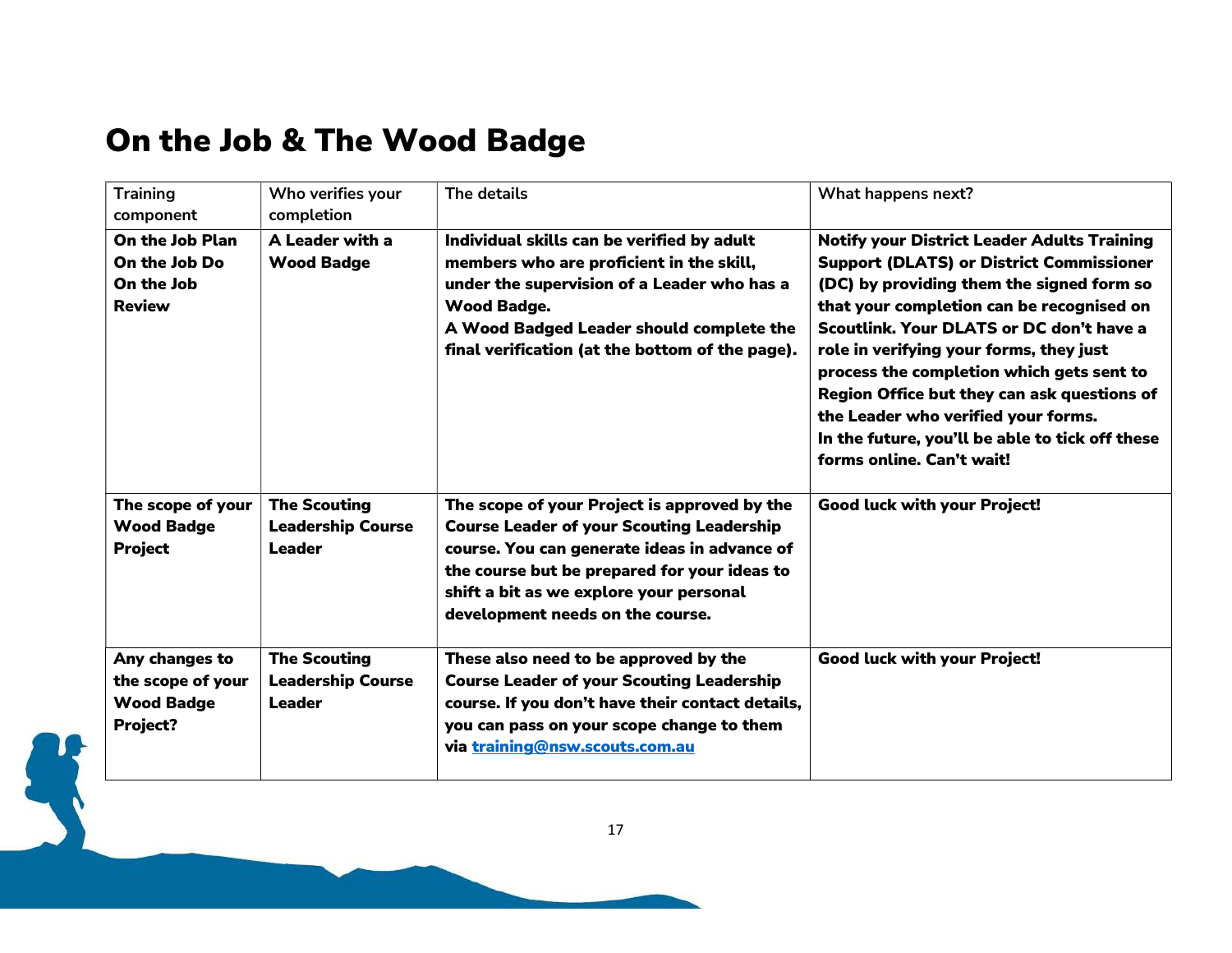| <b>Wood Badge</b> | <b>Project Supervisor</b> | When you have completed your Wood Badge            | Send the signed form to                           |
|-------------------|---------------------------|----------------------------------------------------|---------------------------------------------------|
| <b>Project</b>    |                           | Project, your project supervisor verifies that     | training@nsw.scouts.com.au                        |
| completion        |                           | it is complete. The project supervisor should      | If a significant amount of time has elapsed,      |
|                   |                           | be the person nominated on your form and           | or it seems like the circumstances have           |
|                   |                           | approved on the Scouting Leadership course         | changed for your Project, the Course Leader       |
|                   |                           | by the Course Leader. This is normally your        | may review your Project before it is              |
|                   |                           | <b>Leader in Charge.</b>                           | finalised.                                        |
| <b>District</b>   | <b>District</b>           | This is completed by the District                  | <b>Ensure that your District Commissioner has</b> |
| <b>Evaluation</b> | <b>Commissioner or</b>    | <b>Commissioner or their delegate, usually the</b> | the signed Evaluation so that your                |
|                   | delegate                  | District Leader for the section that you are       | completion can be recognised on Scoutlink.        |
|                   |                           | working in.                                        |                                                   |
|                   |                           |                                                    |                                                   |

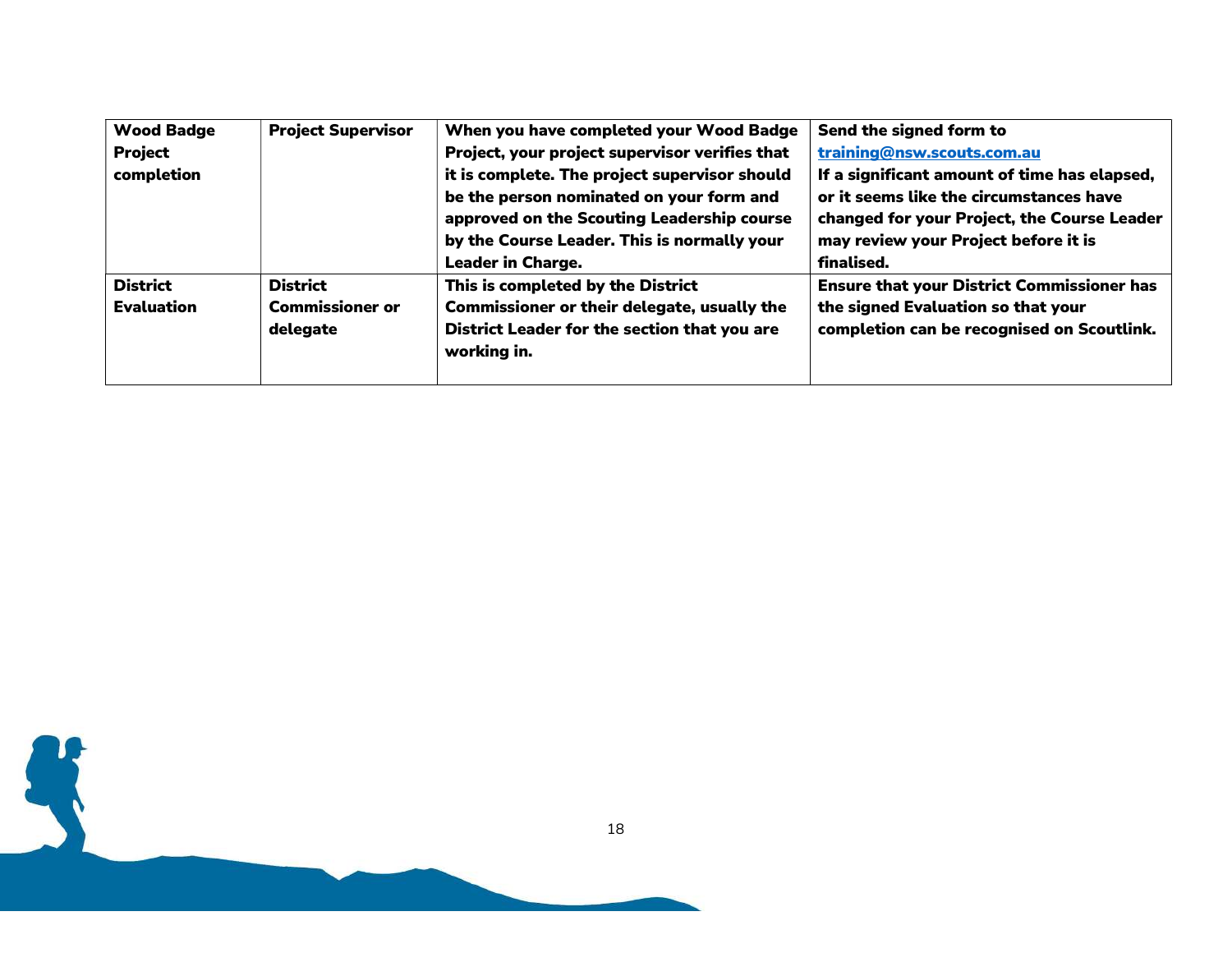#### New Terminology & equivalency

If you have been in Scouting for a while, you may be more familiar with some of the previous naming for our courses. Here is a rough guide to how the old and new courses translate

| <b>PREVIOUS COURSE NAME</b>                                                                                                                                          | <b>CURRENT</b><br><b>COURSE NAME</b> | <b>THE DETAILS</b>                                                                                                                                                                                                                                                                     | <b>ICON</b> |
|----------------------------------------------------------------------------------------------------------------------------------------------------------------------|--------------------------------------|----------------------------------------------------------------------------------------------------------------------------------------------------------------------------------------------------------------------------------------------------------------------------------------|-------------|
| Joey Basic Practical<br>Cub Basic Practical<br><b>Scout Basic Practical</b><br>Venturer Basic Practical<br>Rover Basic Practical<br>Leader of Adults Basic Practical | <b>Scouting Essentials</b>           | The Scouting Essentials course provides you<br>with the essential youth program delivery<br>skills. If you have completed a Basic Practical<br>Supplement, you do not have to now<br>complete a Scouting Essentials, but do stay<br>up to date with changes to the youth<br>program.   |             |
| <b>Basic Outdoor Skills</b><br>SIS10 Bushwalking Level 1<br><b>Basic Practical Supplement Bushwalking</b><br>Level 1                                                 | Scouting<br>Adventure                | We now have one course across all sections<br>to ground our Leaders in some adventure<br>skills.<br>If you have completed a Basic Outdoor Skills<br>or equivalent, you do not have to complete<br>the Scouting Adventure, but do stay up to<br>date with changes to the youth program. |             |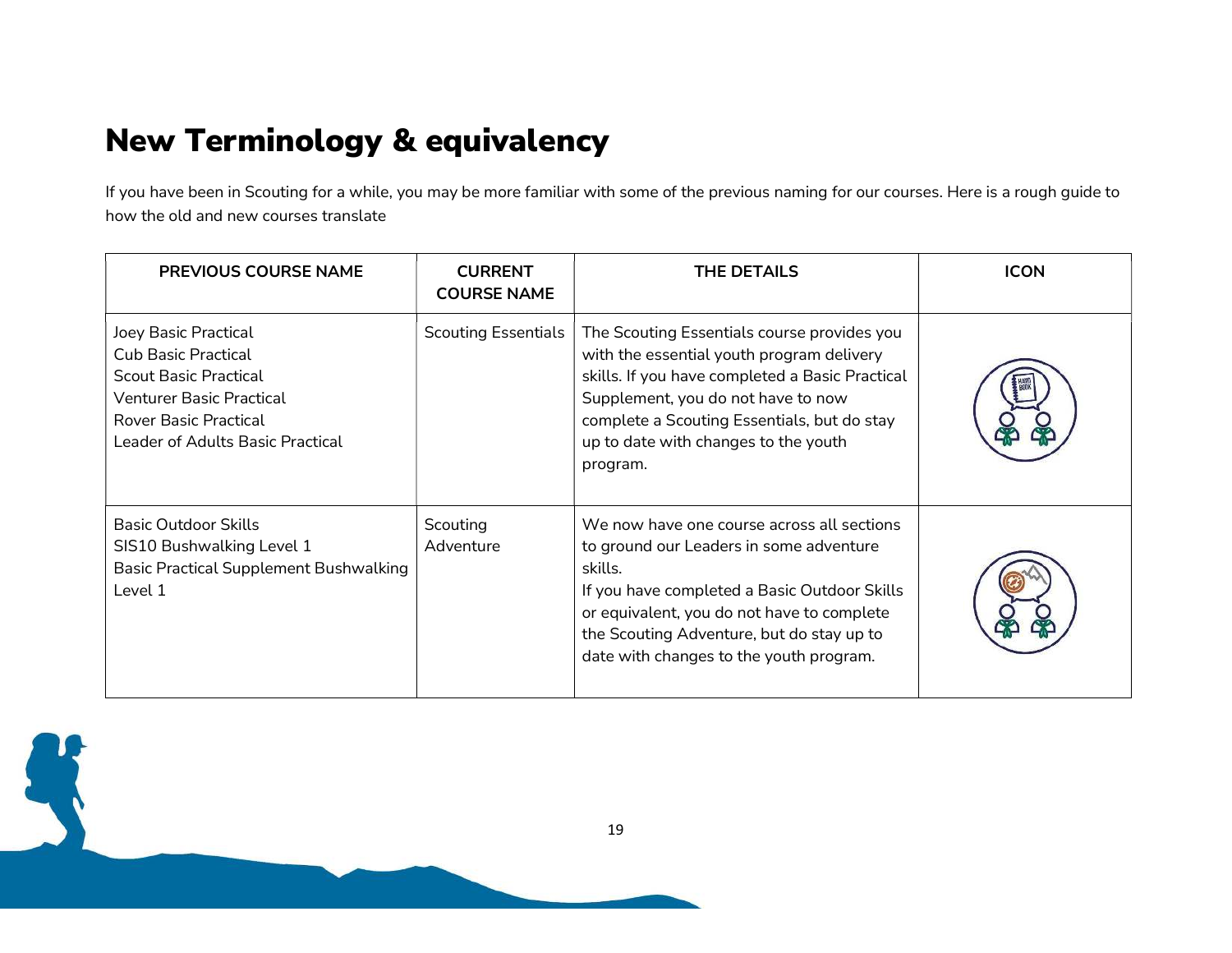| Group Leader Basic Practical<br>District Leader/Commissioners Basic<br>Practical<br>Basic Practical Supplement Leader of<br>Adults                                                                          | Scouting<br>Management                                | The training pathway for Leaders of Adults is<br>under development nationally, but we are<br>beginning to align to the new naming<br>conventions                                                                                                                               |  |
|-------------------------------------------------------------------------------------------------------------------------------------------------------------------------------------------------------------|-------------------------------------------------------|--------------------------------------------------------------------------------------------------------------------------------------------------------------------------------------------------------------------------------------------------------------------------------|--|
| Joey Advanced Practical<br><b>Cub Advanced Practical</b><br><b>Scout Advanced Practical</b><br><b>Venturer Advanced Practical</b><br><b>Rover Advanced Practical</b><br>Leader of Adults Advanced Practical | Scouting<br>Leadership                                | The Scouting Leadership course provides you<br>with program leadership and people<br>leadership skills. If you've completed an<br>Advanced Practical, you don't have to now<br>complete a Scouting Leadership, but do stay<br>up to date with changes to the youth<br>program. |  |
| In-Service                                                                                                                                                                                                  | On the Job Plan<br>On the Job Do<br>On the Job Review |                                                                                                                                                                                                                                                                                |  |

20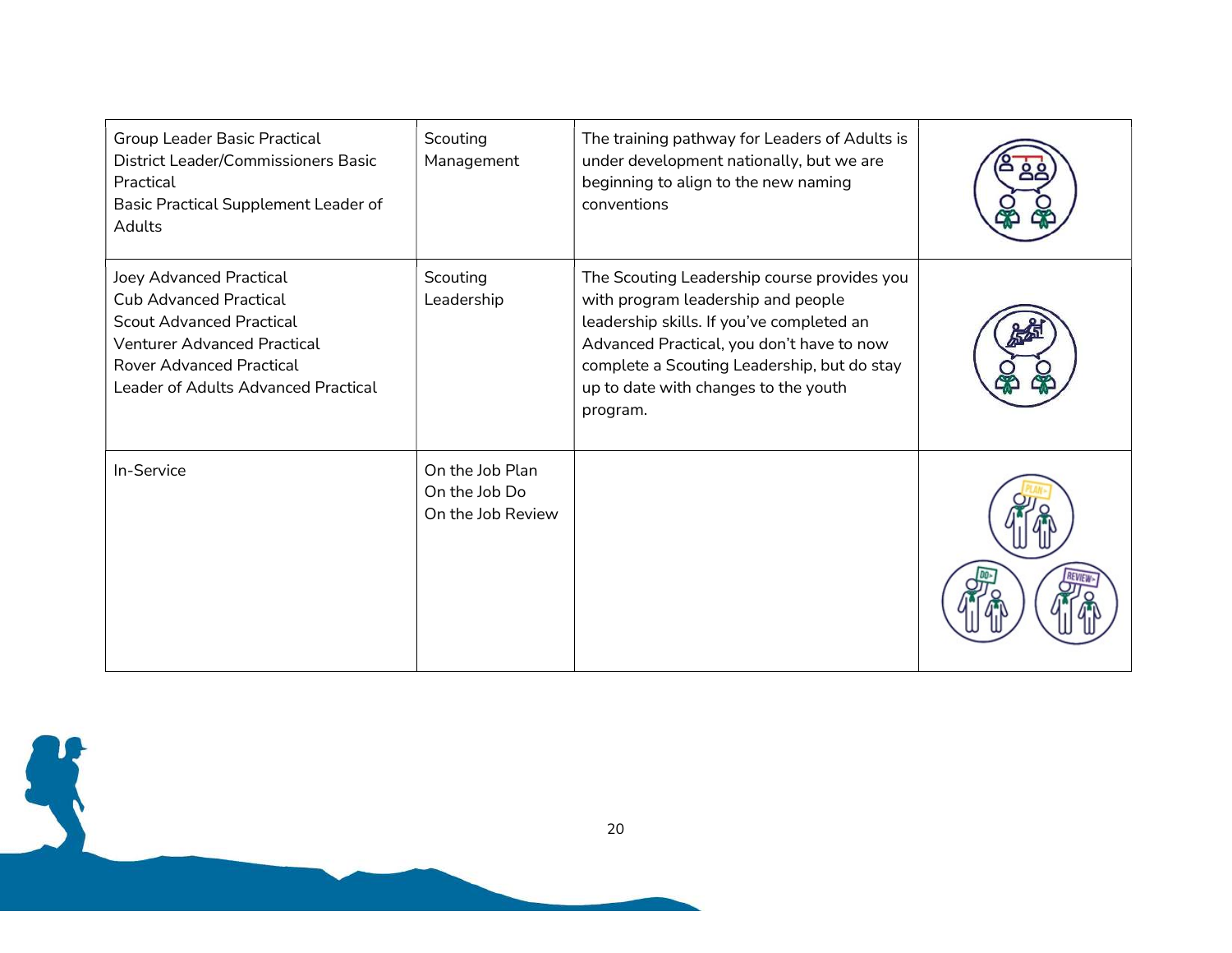### Training Rebate Scheme

As of the 1st April 2018, Scouts NSW is now offering Groups a training rebate for first time Leaders who complete phase 1 of their training within one year and phase 2 training within three years from joining Scouts as a Trainee Leader.

The scheme aims to encourage Leaders to complete their phase 1 and phase 2 training within specified timeframes at a reduced cost. There is a \$45 rebate paid to the Group for a Leader completing phase 1 within twelve months of joining and there is a \$63 rebate paid to the Group for a Leader completing phase 2 training within three years of joining.

#### How it works

On a monthly basis, Group Leaders will be notified of members who are eligible for the Training Rebate. They can then complete a Training Rebate Confirmation form on Operoo (previously known as CareMonkey) which will sit in the form library.

#### Selection Criteria

- The Training Rebate Scheme only applies to first time Leaders who have joined after the 01st April 2018.
- Eligible Leaders must be aged 18 or above.
- The agreed start date will be the date that members are cleared.
- Given that youth members will already have access to eLearning through Scout Central, the agreed start date for Rovers will commence on the members 18th birthday.
- For existing Adult Helpers & Supporters who decide to embark on Leader training for the first time, the start date will be the date the member becomes a pre-applicant on ScoutLink.
- The Certificate of Proficiency must be issued within twelve months of the start date.
- The Wood Badge must be issued within three years from the start date.
- Rovers completing Rover Basic Leader training will be ineligible for the rebate due to the already discounted rate of the course. Rovers completing the new training pathway are eligible.
- If you are completing an online Scouting Essentials Course you will not be eligible for the rebate.
- The rebate does not apply if discounted courses were used as part of the training.
- The Training Rebate cannot be used if a member has utilised the Benjamin Thompson Fund to access course fee funding.
- The Training Rebate cannot be used if a member has utilised the Youth Leader Development Program to access course fee funding.
- Up to a maximum of 1 Basic and 1 Advanced rebate will be paid per Leader.
- If eligible, the rebate will be paid to the group who paid for the member to be trained.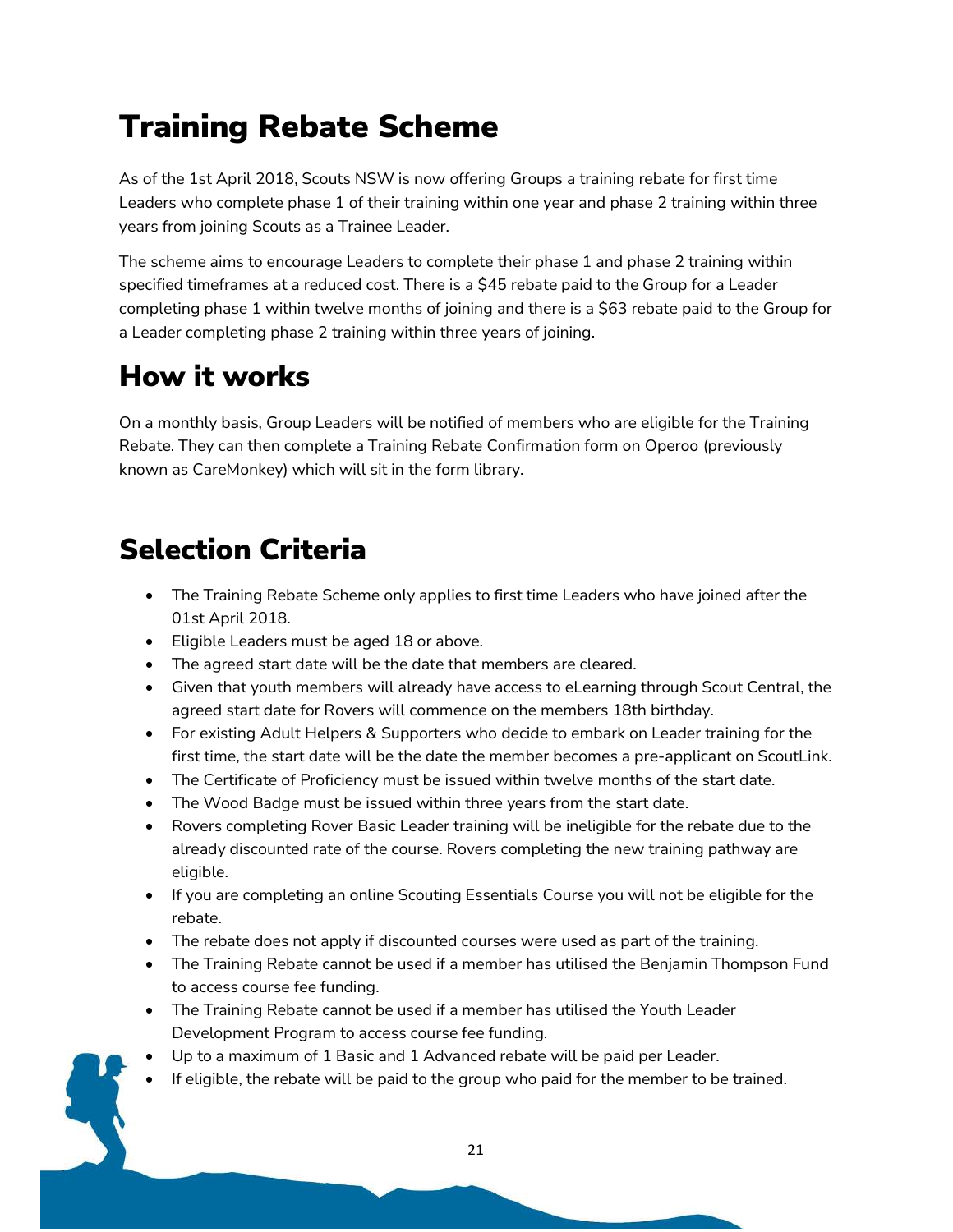#### Further Opportunities

Not only do we offer Leader Training for our members, but we also offer a range of Adventurous Activity courses, from Canyoning at Wee Jasper, 4WD from Jenolan Caves to Wombeyan Caves, snorkelling in our beautiful oceans and hiking in our amazing National Parks.

Did you know that we are also a Registered Training Organisation? Scouts Australia Institute of Training (SAIT) offers Nationally Accredited Qualifications. We recognise that our Leaders have fantastic skills and knowledge therefore; our Leader Training and our Adventurous Activity programs are closely aligned to some of our qualifications.

Are you interested in completing a qualification or learn a new Adventurous Activity skill and deliver this to your Youth members? Head over to our Scouts NSW website to find out more information or email us at training@nsw.scouts.com.au to enrol.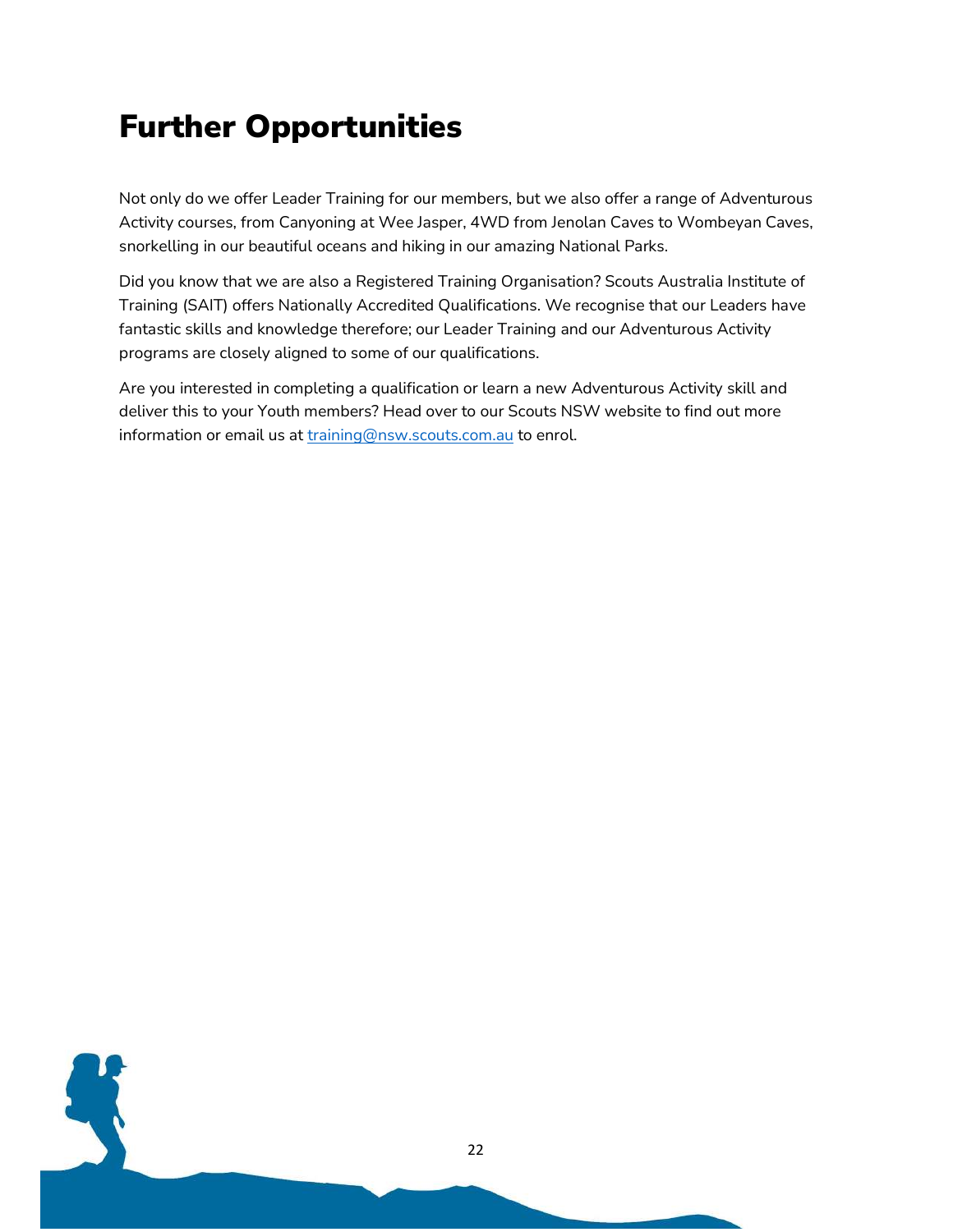#### Nationally Recognised Qualification

The Scouts Australia Institute of Training (SAIT) offers, at no cost to members, a number of nationally recognised qualifications. Evidence gathered from experiences in your Scouting journey can contribute towards achieving partial or complete nationally recognised qualifications.

|  | <b>On-Demand</b><br><b>Learning</b>    | The knowledge gained via on-demand<br>learning is relevant to the requirements of<br>Scouting.<br>There are some similarities to some of the<br>requirements within qualifications. | <b>Completion records of your on-</b><br>demand learning provides some<br>evidence of gaining knowledge that<br>can be aligned and used as partial<br>evidence towards qualifications.                        |
|--|----------------------------------------|-------------------------------------------------------------------------------------------------------------------------------------------------------------------------------------|---------------------------------------------------------------------------------------------------------------------------------------------------------------------------------------------------------------|
|  | <b>Face to Face</b><br><b>Learning</b> | The skills gained via Face to Face learning<br>is relevant to the requirements of Scouting.<br>There are some similarities to some of the<br>requirements within qualifications.    | <b>Completion of your Face to Face</b><br>learning provides some evidence of<br>gaining skills that can be aligned and<br>used as partial evidence towards<br>qualifications.                                 |
|  | On the Job forms                       | The skills gained via On the Job forms is<br>relevant to the requirements of Scouting.<br>There are some similarities to some of the<br>requirements within qualifications.         | <b>Completion of On the Job forms</b><br>provides some evidence of applying<br>knowledge and skills in real life<br>situations that can be aligned and<br>used as partial evidence towards<br>qualifications. |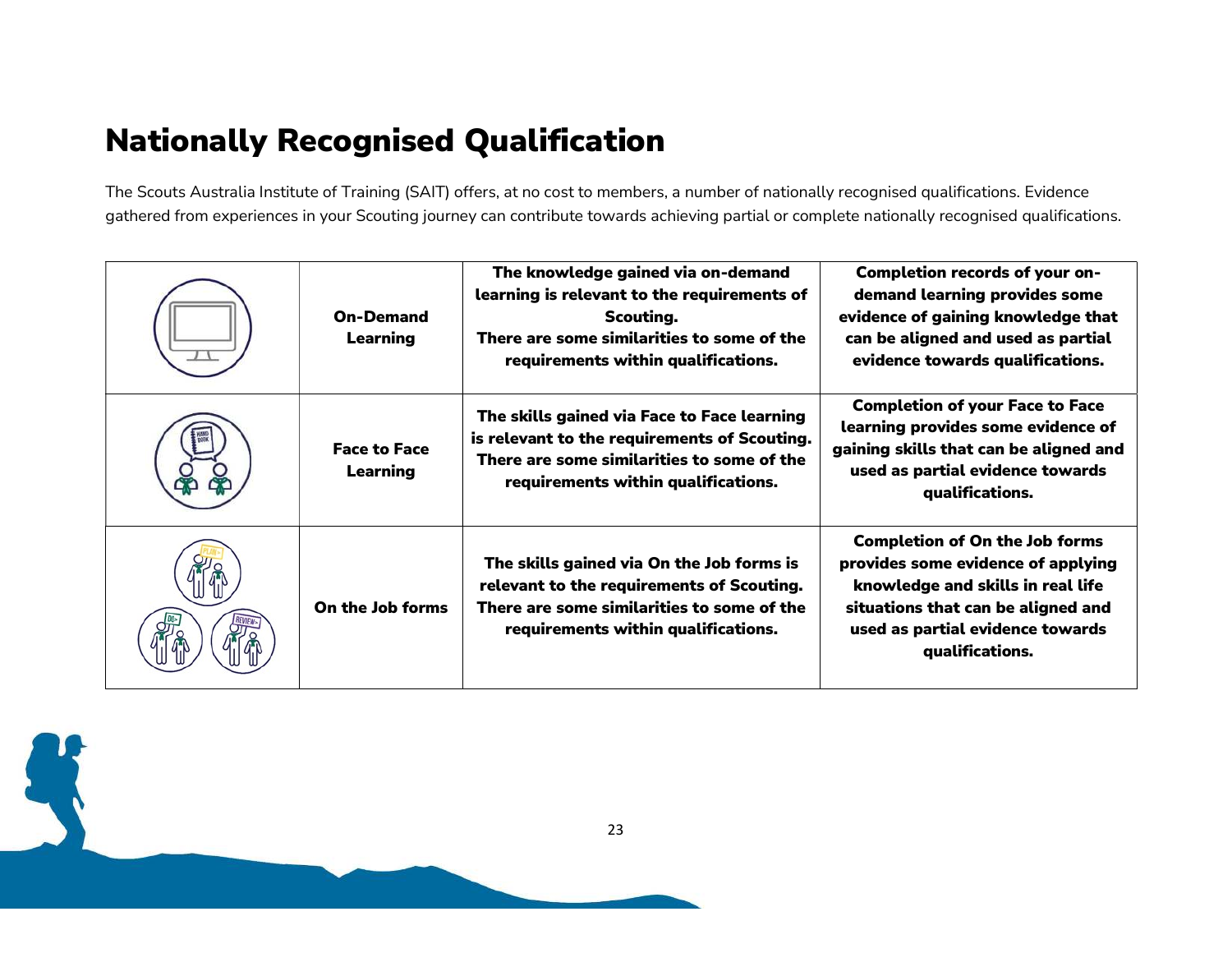| <b>Assessment</b> | The proficiency standards relevant to the<br>requirements of Scouting are not exactly<br>the same as the competency standards that<br>are defined within nationally recognised<br>qualifications. | Your Scout training provides some<br>evidence towards qualifications.<br><b>Because of the differences between</b><br><b>Scouting and qualification</b><br>requirements, your Assessor will<br>require further information to assist<br>you to complete nationally recognised |
|-------------------|---------------------------------------------------------------------------------------------------------------------------------------------------------------------------------------------------|-------------------------------------------------------------------------------------------------------------------------------------------------------------------------------------------------------------------------------------------------------------------------------|
|                   |                                                                                                                                                                                                   | qualifications.                                                                                                                                                                                                                                                               |

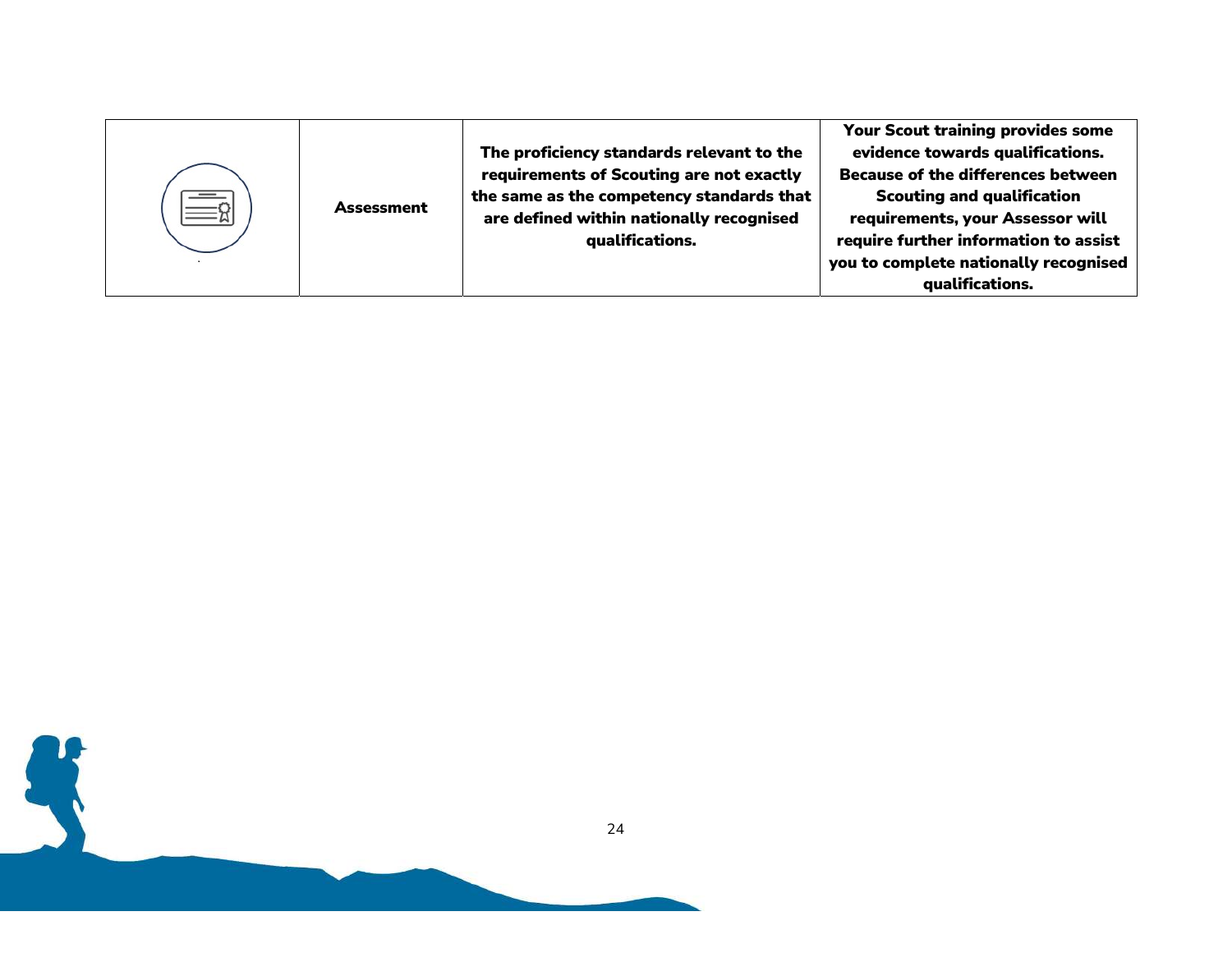### Frequently Asked Questions

While the training available to you will always be continuously improved, we are going through a particular period of change as the training is updated to support new program elements. If you are currently training now or supporting trainees, this section is designed to help you navigate that change.

#### Q: I am changing Sections and I hold a Certificate of Adult Leadership (COAL) / Certificate of Proficiency. Do I need to re-train?

A: You will not need to complete the Scouting Essentials Face-to-Face course or complete the Scouting Preliminary and Essentials On Demand modules, but if you haven't completed these On Demand modules, we highly recommend that you complete these as they do cover the new Youth Program and you will be keeping up to date.

If you are a Joey or Cub Scout Leader transitioning to the Scout section and upwards, you will be required to complete the Scouting Adventure On-Demand modules and Face to Face.

To transition to your new section, you need to complete is the On-the-Job Plan, the On-the-Job Do and submit your A3 Transfer of Adult Appointment to your Region Office.

You will also need to continue with your journey towards The Wood Badge by completing the On-Demand module and Face to Face for Scouting Leadership.

If you would like to find out more, please visit our Scouts NSW page or contact us at training@nsw.scouts.com.au.

#### Q: I am changing Sections and I hold a Wood Badge. Do I need to re-train?

A: You will not need to complete the Face-to-Face courses, but we do highly recommend for you to complete the Scouting Preliminary, Essentials and Leadership On Demand modules as they do cover the new Youth Program and you will be keeping up to date.

If you are a Joey or Cub Scout Leader transitioning to the Scout section and upwards, you will be required to complete the Scouting Adventure On-Demand modules and Face to Face.

To transition to your new section, you need to complete is the On-the-Job Plan, Do, Review, and submit your A3 Transfer of Adult Appointment to your Region Office.

If you would like to find out more, please visit our Scouts NSW page or contact us at training@nsw.scouts.com.au.